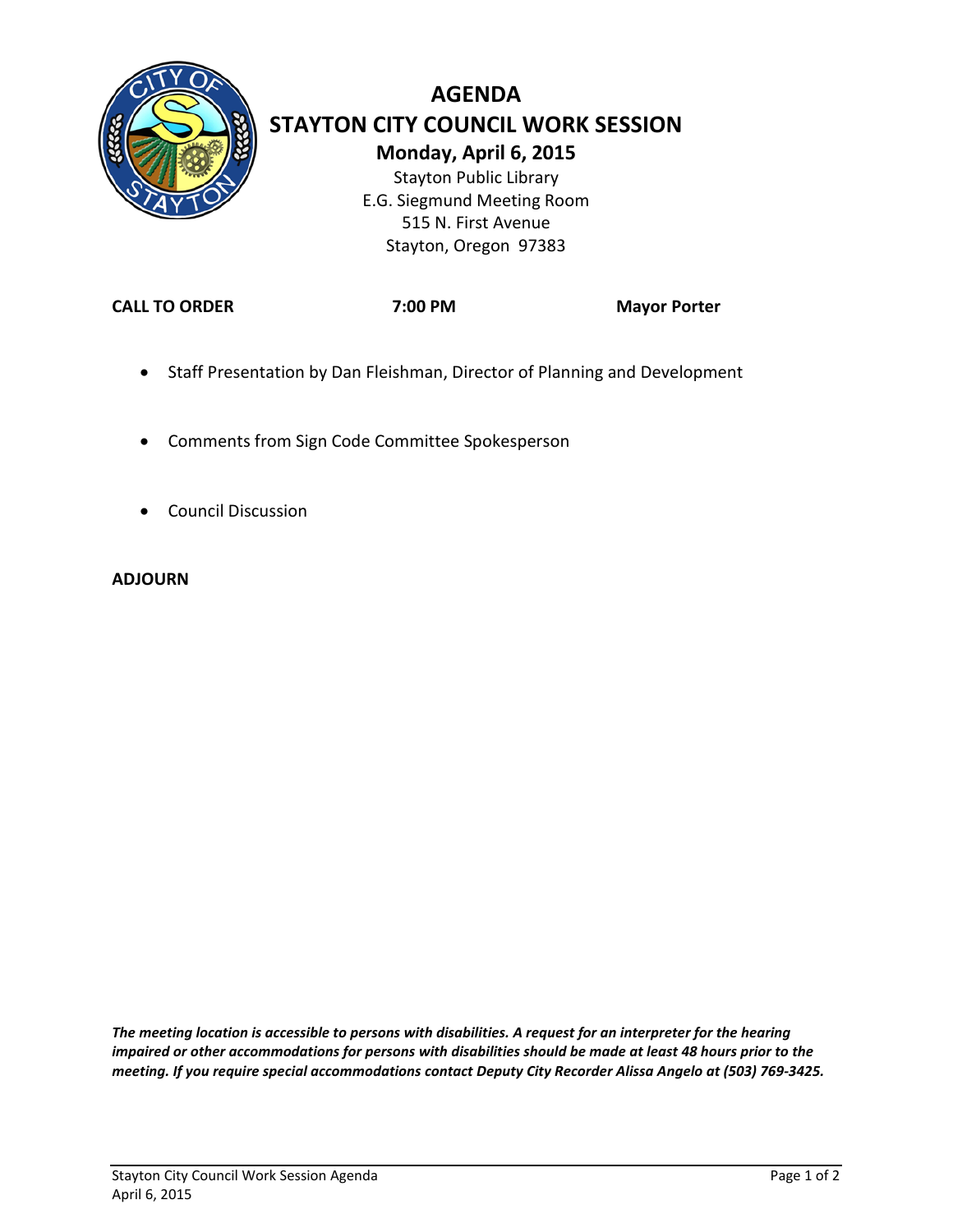# **CALENDAR OF EVENTS**

## **APRIL 2015**

| Monday           | April 6       | <b>City Council Work Session</b>                                     | 7:00 p.m.                                 | E.G. Siegmund Meeting Room       |  |  |
|------------------|---------------|----------------------------------------------------------------------|-------------------------------------------|----------------------------------|--|--|
| Tuesday          | April 7       | Parks & Recreation Board                                             | 7:00 p.m.                                 | E.G. Siegmund Meeting Room       |  |  |
| Friday           | April 10      | <b>Community Leaders Meeting</b>                                     | 7:30 a.m.                                 | Covered Bridge Café              |  |  |
| Tuesday          | April 14      | Commissioner's Breakfast<br>7:30 a.m.                                |                                           | Covered Bridge Café              |  |  |
| Wednesday        | April 15      | Library Board                                                        | 6:00 p.m.                                 | E.G. Siegmund Meeting Room       |  |  |
| Monday           | April 20      | <b>City Council</b>                                                  | 7:00 p.m.<br>Community Center (north end) |                                  |  |  |
| Monday           | April 27      | <b>Planning Commission</b>                                           | 7:00 p.m.                                 | Community Center (north end)     |  |  |
| <b>MAY 2015</b>  |               |                                                                      |                                           |                                  |  |  |
| Monday           | May 4         | City Council Work Session -<br><b>Goal Setting</b>                   | 7:00 p.m.                                 | E.G. Siegmund Meeting Room       |  |  |
| Tuesday          | May 5         | Parks & Recreation Board                                             | 7:00 p.m.                                 | E.G. Siegmund Meeting Room       |  |  |
| Tuesday          | May 5         | <b>Budget Committee Meeting</b>                                      | 7:00 p.m.                                 | Community Center (north end)     |  |  |
| Thursday         | May 7         | <b>Budget Committee Meeting</b>                                      | 7:00 p.m.                                 | Community Center (north end)     |  |  |
| Friday           | May 8         | <b>Community Leaders Meeting</b>                                     | 7:30 a.m.                                 | Covered Bridge Café              |  |  |
| Monday           | <b>May 11</b> | <b>Budget Committee Meeting</b><br>(if needed)                       | 7:00 p.m.                                 | Community Center (north end)     |  |  |
| Tuesday          | <b>May 12</b> | Commissioner's Breakfast                                             | 7:30 a.m.                                 | Covered Bridge Café              |  |  |
| Tuesday          | <b>May 12</b> | <b>Public Safety Commission</b>                                      | 6:00 p.m.                                 | <b>City Hall Conference Room</b> |  |  |
| Monday           | <b>May 18</b> | <b>City Council</b>                                                  | 7:00 p.m.<br>Community Center (north end) |                                  |  |  |
| Wednesday        | <b>May 20</b> | Library Board                                                        | 6:00 p.m.<br>E.G. Siegmund Meeting Room   |                                  |  |  |
| Monday           | May 25        | CITY OFFICES CLOSED IN OBSERVANCE OF MEMORIAL DAY                    |                                           |                                  |  |  |
| Tuesday          | <b>May 26</b> | <b>Planning Commission</b>                                           | 7:00 p.m.                                 | Community Center (north end)     |  |  |
| <b>JUNE 2015</b> |               |                                                                      |                                           |                                  |  |  |
| Monday           | June 1        | <b>City Council</b>                                                  | 7:00 p.m.                                 | Community Center (north end)     |  |  |
| Tuesday          | June 2        | Parks & Recreation Board<br>7:00 p.m.                                |                                           | E.G. Siegmund Meeting Room       |  |  |
| Tuesday          | June 9        | Commissioner's Breakfast<br>7:30 a.m.<br>Covered Bridge Café         |                                           |                                  |  |  |
| Friday           | June 12       | Covered Bridge Café<br><b>Community Leaders Meeting</b><br>7:30 a.m. |                                           |                                  |  |  |
| Monday           | June 15       | <b>City Council</b>                                                  | 7:00 p.m.                                 | Community Center (north end)     |  |  |
| Wednesday        | June 17       | Library Board                                                        | 6:00 p.m.                                 | E.G. Siegmund Meeting Room       |  |  |
| Monday           | June 29       | <b>Planning Commission</b>                                           | 7:00 p.m.                                 | Community Center (north end)     |  |  |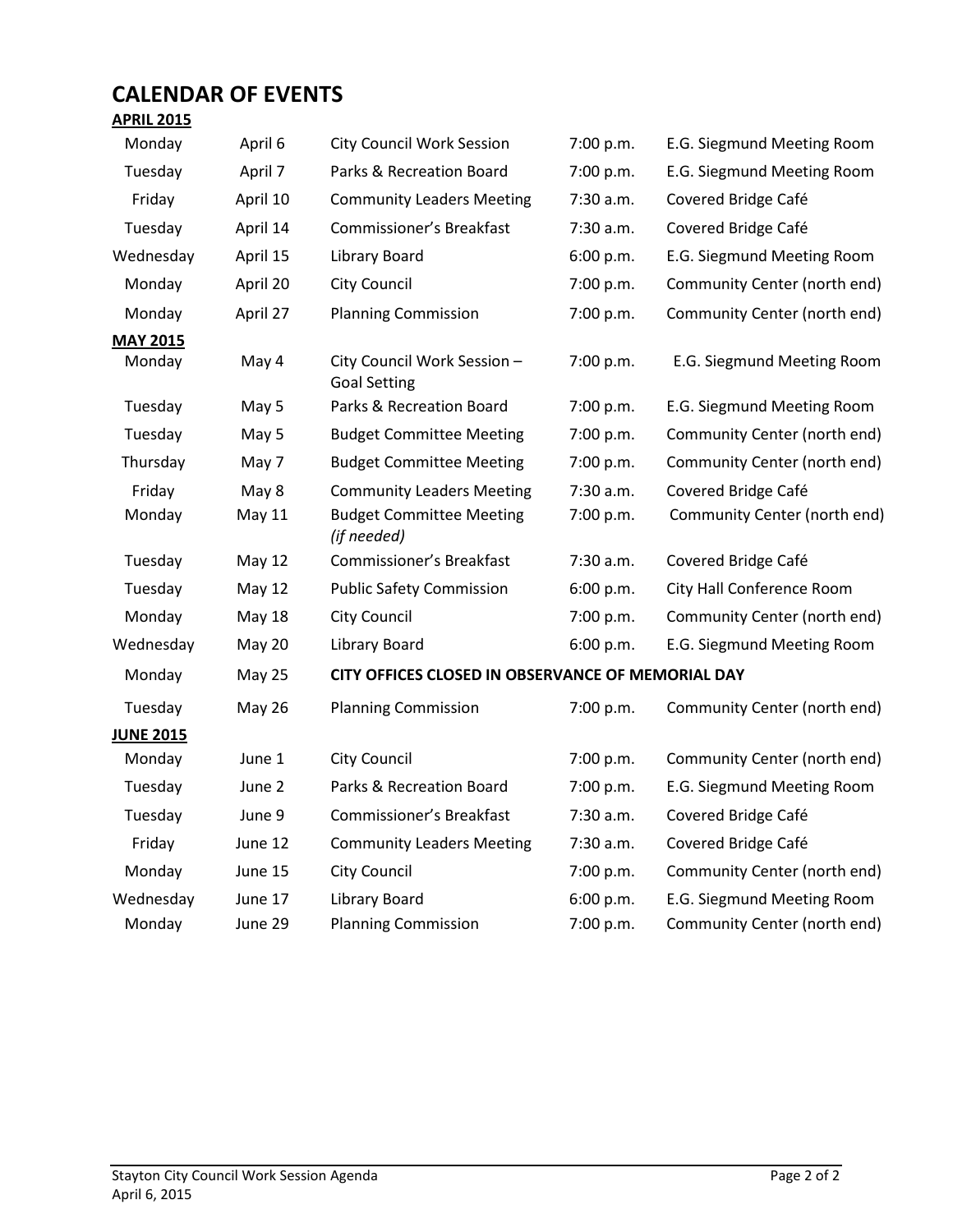

# **CITY OF STAYTON**

# M E M O R A N D U M

| TO: | <b>Mayor Henry Porter and the Stayton City Council</b>    |
|-----|-----------------------------------------------------------|
|     | FROM: Dan Fleishman, Director of Planning and Development |
|     | <b>DATE:</b> April 6, 2015                                |
|     | <b>SUBJECT:</b> Sign Regulations                          |

#### **ISSUE**

The issue before the City Council is work session regarding sign regulations in the Stayton Land Use and Development Code.

#### **BACKGROUND INFORMATION**

From a review of the City's records, it appears the first ordinance regulating signs was passed by the City Council in 1916. It was repealed in 1942 and the City was apparently without any controls on signs for the next 56 years. The basis for the City's current regulations was enacted by the City Council in 1998 and the sign regulations have been amended nine times since then.

In the summer of 2014 the City Council requested that the Planning Commission conduct a review of the sign regulations. In conducting their review, the Planning Commission conducted a public hearing. Four individuals testified at that public hearing and three of them mentioned the need to enforce the existing Code, rather than amending it. In the fall of 2014 the City Administrator requested that the Planning & Development Department initiate a City-wide enforcement process. That process resulted in 65 letters being sent to property owners and business owners, a number of individuals attending a January meeting of the City Council, a committee of business owners who have made some recommendations for changes to the sign regulations to the Planning Commission, and the City Council scheduling this work session to review the Code and consider amendments.

In reviewing the current sign regulations, the City Council should keep in mind the purposes articulated in the Code for those regulations. In discussing possible changes to the Code, the Council should envision the results if many businesses were to take advantage of the changes. While it may seem acceptable for one business, for instance, to have a more than one temporary sign, if the Code is amended to allow multiple temporary signs then it likely that many businesses will take advantage of the opportunity. The impacts on traffic safety, sign clutter and aesthetics could be significant.

During the work session, I will lead the City Council through the existing regulations in detail. I have provided with this staff report, Section 17.20.140 from the Code as well as excerpts from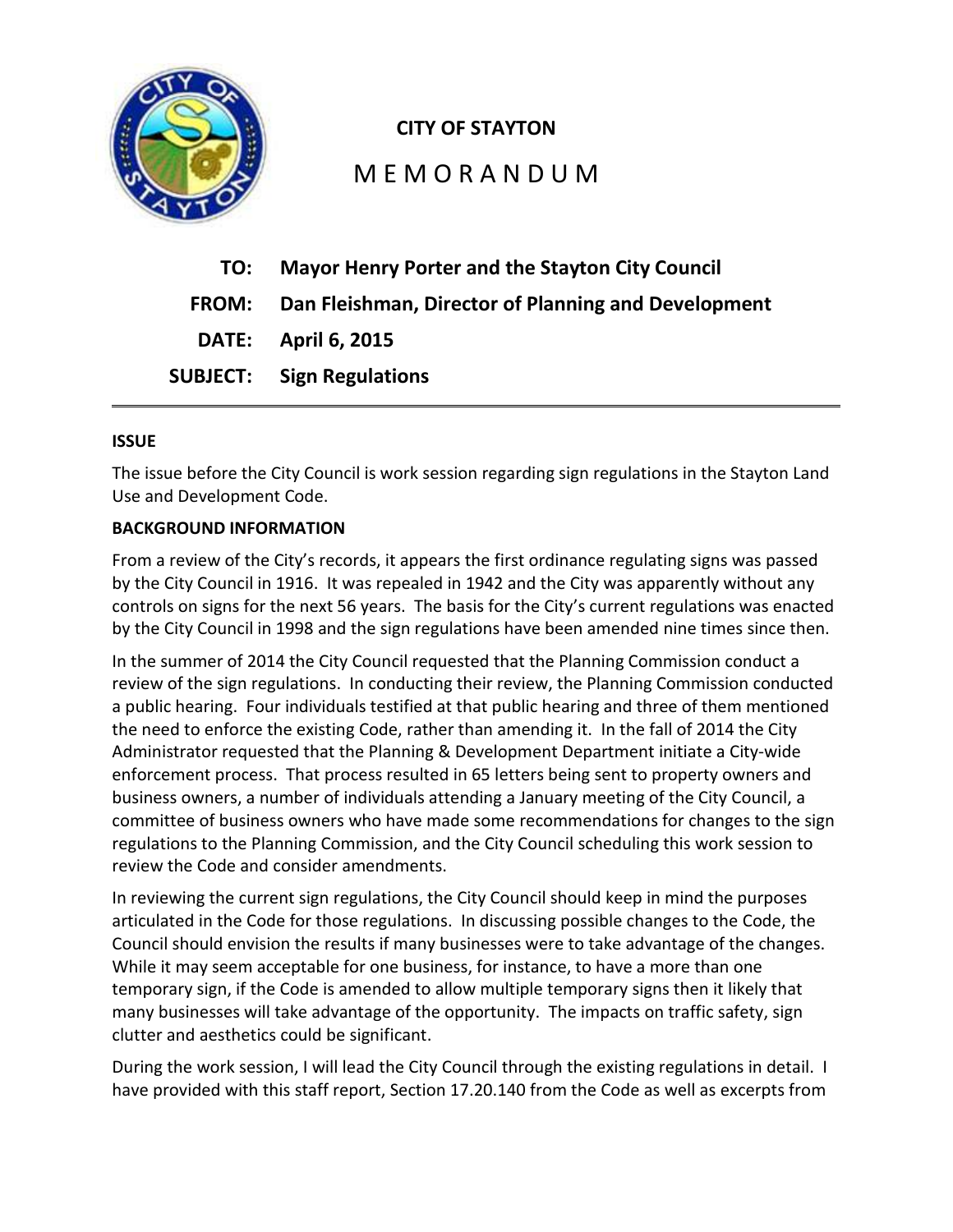Section 17.04.100 that contains definitions of various types of signs as well as other sign-related definitions.

I have also obtained the sign regulations from four other mid-sized mid-Willamette Valley cities, Silverton, Monmouth, Independence and Dallas for comparison to Stayton's. I have prepared a table comparing key components of the various regulations. If any Council member would like to review the other cities' codes, I can provide copies.

As a result of the enforcement action taken by the Planning and Development Department in the fall and early winter, a committee of business people has put forth a set of suggested amendments to the Code. These were presented to the Planning Commission at their March 30 meeting. I have attached their recommendations as well as my staff report to the Planning Commission commenting on the suggestions provided by the committee.

#### **RECOMMENDATION**

In working with the regulations during the enforcement proceedings Staff has come up with four possible amendments for consideration by the City Council. These are:

- Add the DCMU to Section 17.20.140.9-A.a.a) to allow businesses in the DCMU zone to have a free-standing sign if the building is more than 20 feet from the front lot line.
- Move the regulation of temporary and portable signs out of Section 17.20.140.9. As currently constructed these regulations only apply within the Commercial and Industrial zones. They are not applicable within the Downtown and Public zones.
- Associated with the above change would be delete the current provision for temporary signs in the Public zone and perhaps to change the regulations to provide greater distinction between temporary signs and portable signs.
- Allow businesses in an integrated business center to have a portable sign on the sidewalk between the parking lot and the building.

## **ATTACHMENTS**

Title 17, Chapter 20, Section 17.20.140 – Signs

Excerpts from Title 17, Chapter 4, Section 17.04.100 – Definitions

Comparison of sign regulations in Stayton, Silverton, Independence, and Monmouth

Suggested amendments from business committee

Staff report for March 30 Planning Commission meeting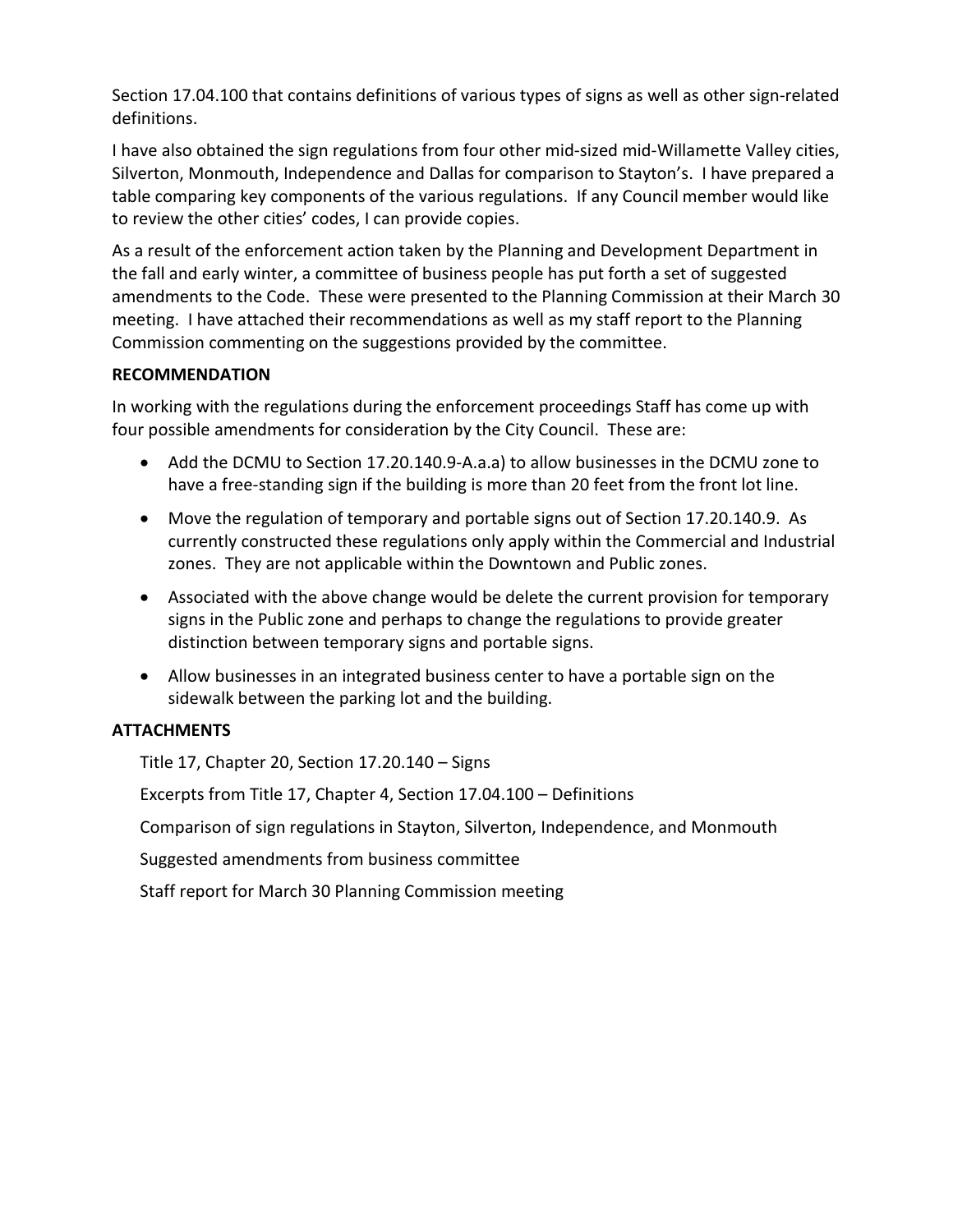# **17.20.140 SIGNS**

1. PURPOSE. The purposes of these sign regulations are to provide equitable signage rights; reduce signage conflicts; promote traffic and pedestrian safety; and increase the aesthetic value and economic viability of the city by classifying and regulating the location, size, type, and number of signs and related matters.

#### 2. PERMIT PROCEDURES.

- a. Permit Required. No person shall construct or alter any sign without first obtaining a permit from the City Planner.
- b. Current Signs. Owners of conforming or nonconforming signs existing as of the January 10, 1999 shall not be required to obtain a sign permit. (Amended Ord. 924, September 20, 2010)
- c. Application Requirements.
	- 1) An application for a sign permit shall be submitted on a form prescribed by the City.
		- a) Within 7 days of submittal the City Planner shall determine whether the application is complete.
		- b) Within 14 days of submission of a complete application, the City Planner shall either: approve, approve with conditions, or deny the application.
		- c) The decision shall be issued in writing.
	- 2) Sign permits mistakenly issued in violation of these regulations or other provisions of the Code are void. The Stayton City Administrator may revoke a sign permit if it is found that material errors or misstatements of fact were made by the applicant on the permit application.
	- 3) The sign permit does not take the place of any required building (e.g. structural, mechanical, electrical) permits which may be required to construct or locate an approved sign.
- d. Permit Fees. Permit fees shall be established by City Council resolution.
- e. Construction and Maintenance. All signs shall be designed, constructed, and maintained in accordance with the following standards:
	- 1) All signs shall comply with the applicable provisions of the Oregon Structural Specialty Code in effect at the time of the sign permit application and all other applicable structural, electrical, and other regulations. Issuance of a sign permit under these regulations does not relieve the applicant of complying with all other permit requirements. (Amended Ord. 924, September 20, 2010)
	- 2) Except for temporary signs, signs shall be constructed of durable materials and be firmly attached to the ground, to a building, or to another structure by direct attachment to a rigid wall, frame, or structure.
	- 3) All signs shall be maintained in a good structural condition and be readable at all times. Sign supports shall be plumb. Broken faces of signs shall be repaired within 45 days of the date of damage. Failed illumination shall be replaced or repaired within 45 days of the date of failure of the lighting fixture or wiring defect. Sign supports shall be removed within one year of the removal of a sign. The provisions of this section shall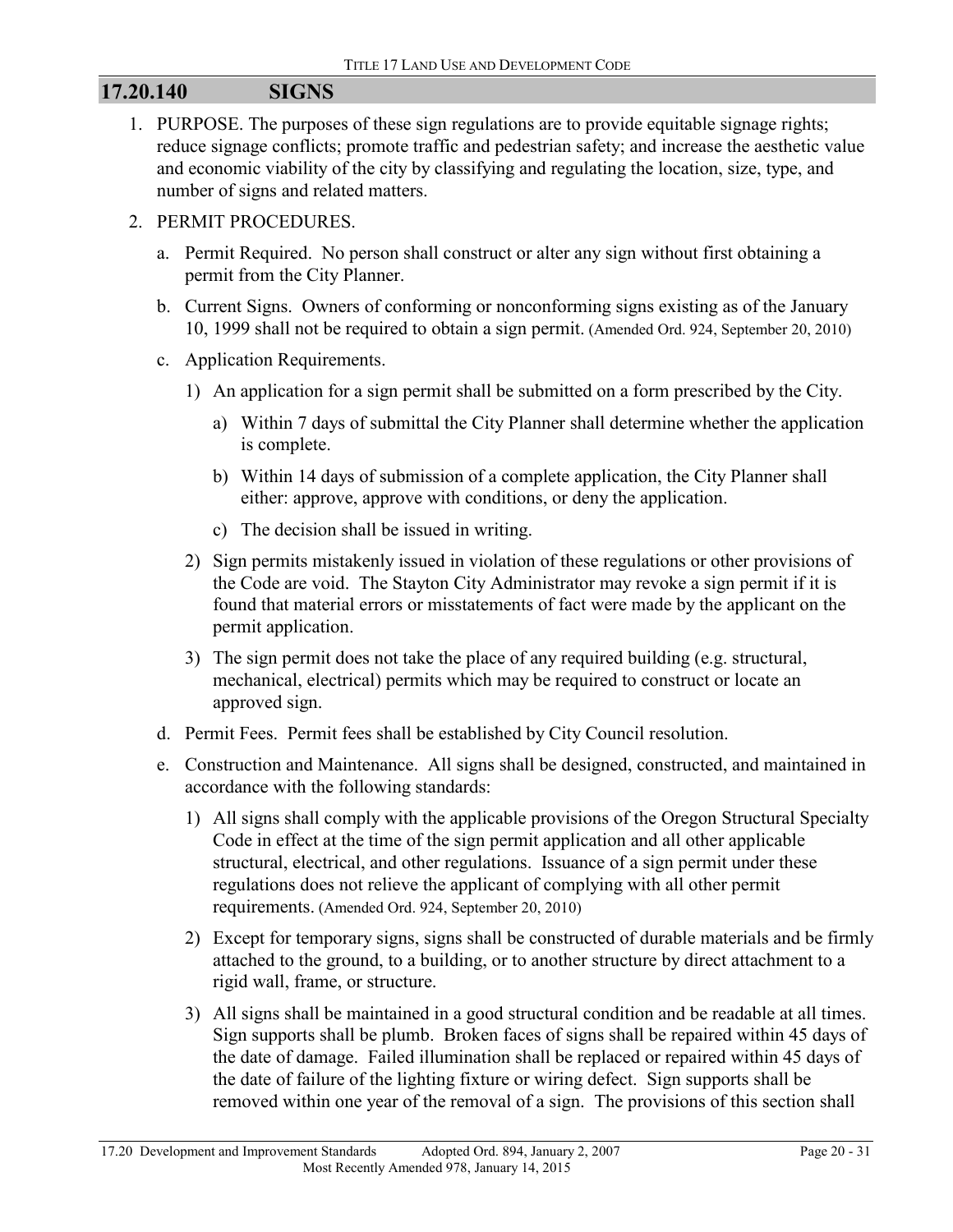apply to all signs within the City, including those not meeting these standards on the effective date of this provision. (Amended Ord. 924, September 20, 2010)

- 3. SIGNS GENERALLY PERMITTED. Subject to the limitations listed in this subsection, the following signs and sign erection or alterations are permitted in all zones. These signs shall not require a permit and shall not be included when determining compliance with total allowed area:
	- a. Painting or otherwise changing the sign face or copy, and maintenance of legally existing signs. If structural changes are made, the sign shall conform in all respects to these regulations.
	- b. Signs not exceeding 32 square feet which advertise the sale, rental, or lease of the premises upon which the sign is located.
	- c. Signs posted by or under governmental authority, including legal notices, traffic, danger, no trespassing, emergency, and signs related to public services or safety.
	- d. One sign, not to exceed 32 square feet, at each street entrance of a residential development or subdivision.
	- e. Incidental signs not exceeding 6 square feet.
	- f. Official national, state, and local government flags on permanent flag poles designed to allow the raising and lowering of flags:
		- 1) One flag or banner per property is exempt from the provisions of these regulations.
		- 2) In a residential zone, a flag structure shall not exceed 35 feet. (Amended Ord 937, August 4, 2011)
		- 3) In a Commercial, Industrial or Downtown zone, a flag structure shall not exceed 35 feet or 110 percent of the maximum height of the primary structure on the property, whichever is greater. (Amended Ord 937, August 4, 2011)
		- 4) All structures over 10 feet in height supporting flags require a Building Permit and an inspection(s) of the footing and structure, as per the building code, prior to installation of the structure.
	- g. Signs within a building that are not visible from the street, sidewalk or other public property.
	- h. Signs painted or hung on the inside of a window or door that do not exceed 30% of the window or door area. This area limit shall not apply to neon signs.
	- i. Commercial murals shall count as a sign in determining total sign area for a business. Murals that do not advertise or identify a business, with a cultural or heritage theme, are not considered commercial signs and are exempt from this ordinance.
	- j. Name signs, not exceeding 2 square feet, identifying the occupants of a dwelling.
	- k. Restoration, repair, or replacement of signs that have been demonstrated by the owner to have been in existence since January 1, 1949, provided the sign substantially retains its original appearance and location.
	- l. Temporary and portable signs, no larger than 16 square feet in area, announcing community events. Banners hung with the guy wires located on  $1<sup>st</sup>$  Avenue between Cedar and Regis Streets, are permitted for up to four weeks in advance of the event and shall be removed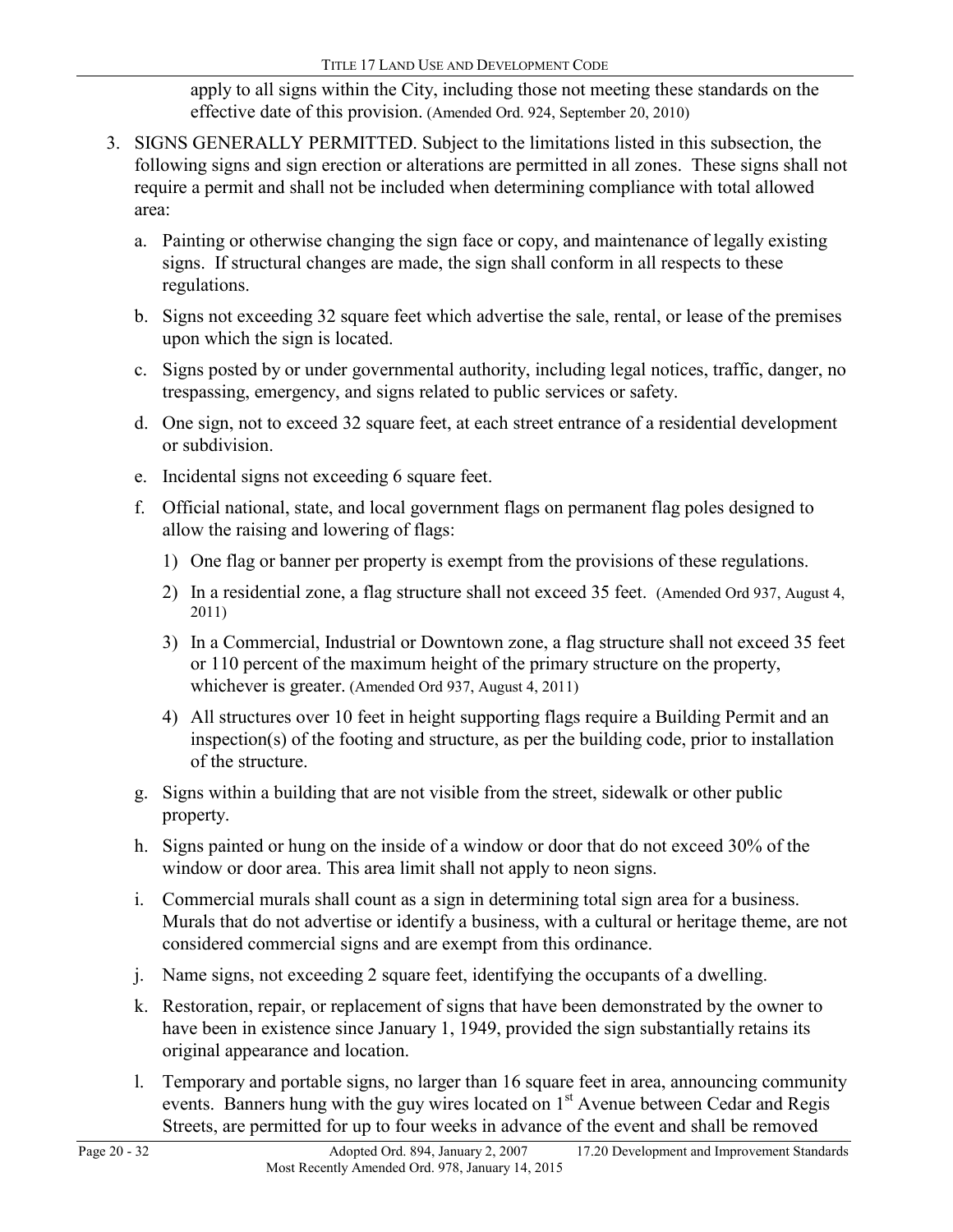within 5 days of the end of the event. Banners shall be no larger than 80 square feet in area. (Amended Ord. 913, September 2, 2009)

- 4. PROHIBITED SIGNS. The following signs shall be prohibited:
	- a. Balloons or similar tethered objects.
	- b. Roof signs.
	- c. Signs emitting an odor, visible matter, or sound.
	- d. Signs supported by guy wires of any type except for the guy wires located on  $1<sup>st</sup>$  Avenue between Cedar and Regis Streets.
	- e. Signs that obstruct a fire escape, required exit, window, or door opening used as a means of egress.
	- f. Signs closer than 24 inches horizontally or vertically from any overhead power line or public utility guy wire.
	- g. Rotating/revolving signs.
	- h. Flashing signs, except as allowed by conditional use permit under the regulations of this sign code.
	- i. Signs that project into or over driveways or public rights-of-way, except signs under a canopy that projects over a public sidewalk. Such sign shall not be less than eight feet above the ground.
	- j. Signs within the sight clearance triangle that obstruct the required vision areas or represent a hazard to pedestrian or vehicle traffic.
	- k. Signs that interfere with, imitate, or resemble any official traffic control sign, signal, or device; emergency lights; or which appear to direct traffic (e.g., a beacon light).
	- l. Signs attached to any pole, post, utility pole, or placed by its own stake in the ground in a public right-of-way. This restriction shall not apply to bulletin boards for public use as authorized by the City Council.
	- m. Message signs, except by conditional use permit.
	- n. Any new or relocated off-premise sign, unless specifically allowed as a permitted sign in this sign code.
	- o. No vehicle or trailer shall be parked for an extended period of time so as to be visible from a public right-of-way which has attached thereto or located thereon any sign or advertising device for the basic purpose of providing advertisement of products or directing people to a business or activity located on the same or another premises, unless such sign meets the requirements of this section. This provision applies only to a vehicle the primary purpose of which is advertisement; it is not intended to prohibit any form of sign attached to or on a vehicle the primary use of which is for business purposes other than advertising.
	- p. Signs on city property placed by a nongovernmental entity.
	- q. Free standing and illuminated signs for all home occupations.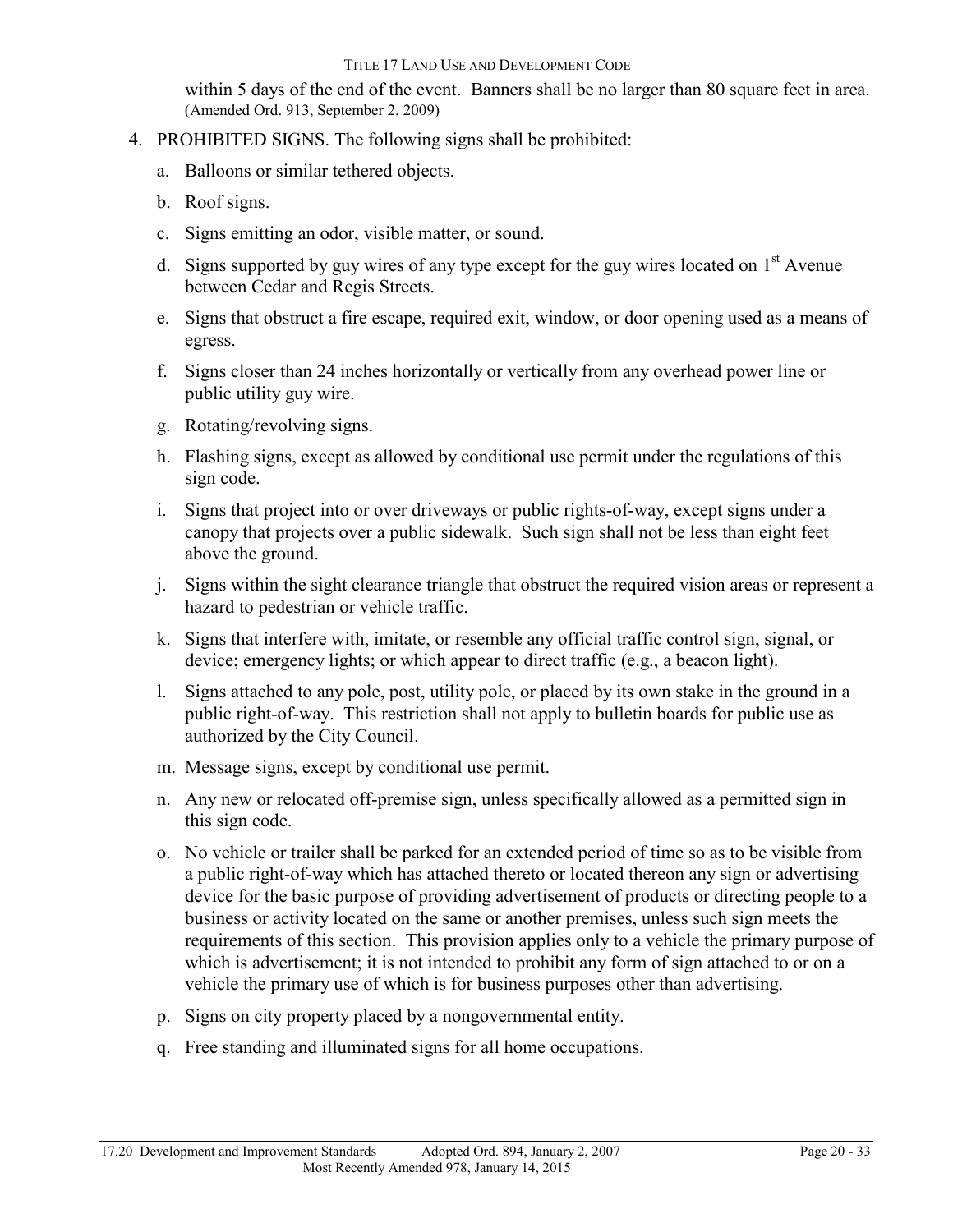- 5. ILLUMINATION OF SIGNS
	- a. No sign shall be comprised of or illuminated by intermittent light except digital public service messages, such as time, date, temperature, etc.
	- b. Externally Illuminated Signs
		- 1) The average level of illumination on the vertical surface of the sign shall not exceed 3.0 foot-candles, and the uniformity ratio (the ratio of average to minimum illumination) shall not exceed 2:1.
		- 2) Lighting fixtures illuminating signs shall be carefully located, aimed, and hooded or shielded to prevent direct illumination of public streets or abutting properties.
		- 3) Light fixtures illuminating signs shall be of a type such that the light source (bulb) is not directly visible from adjacent public streets or properties.
		- 4) To the extent practicable, fixtures used to illuminate signs shall be top mounted and directed downward (i.e. below the horizontal).
	- c. Internally Illuminated Signs.
		- 1) Internally lit signs are permitted only in the commercial and industrial zones.

In order to prevent internally illuminated signs from becoming light fixtures, such signs shall consist of light lettering or symbols on a dark background. The lightness or darkness is a function of the luminous transmittance of the translucent surface material, and the light source. The higher the luminous transmittance, the lighter the color.

- 2) The lettering or symbols shall constitute no more than 40% of the surface area of the sign.
- 3) The luminous transmittance for the lettering or symbols shall not exceed 35%.
- 4) The luminous transmittance for the background portion of the sign shall not exceed 15%.
- 5) Light sources shall be fluorescent tubes, spaced at least 12 inches on center, mounted at least 3.5 inches from the translucent surface material.
- 6) The standards of this subsection shall not apply to gas-filled tubing exposed to view (neon signs).
- 6. NONCONFORMING SIGNS.
	- a. Alteration of Nonconforming Sign Faces. Legally existing nonconforming signs are subject to the following provision regarding alteration.
		- 1) A change in sign face alone is allowed without requiring compliance with these regulations.
		- 2) When a nonconforming sign face is damaged or destroyed, such sign face may be restored to its original condition provided such work is completed within sixty days of the damage. However, a sign structure or support mechanism so damaged shall not be replaced except in conformance with the provisions of these regulations.
	- b. Permits for Properties with Nonconforming Signs.
		- 1) [repealed Ord. 924]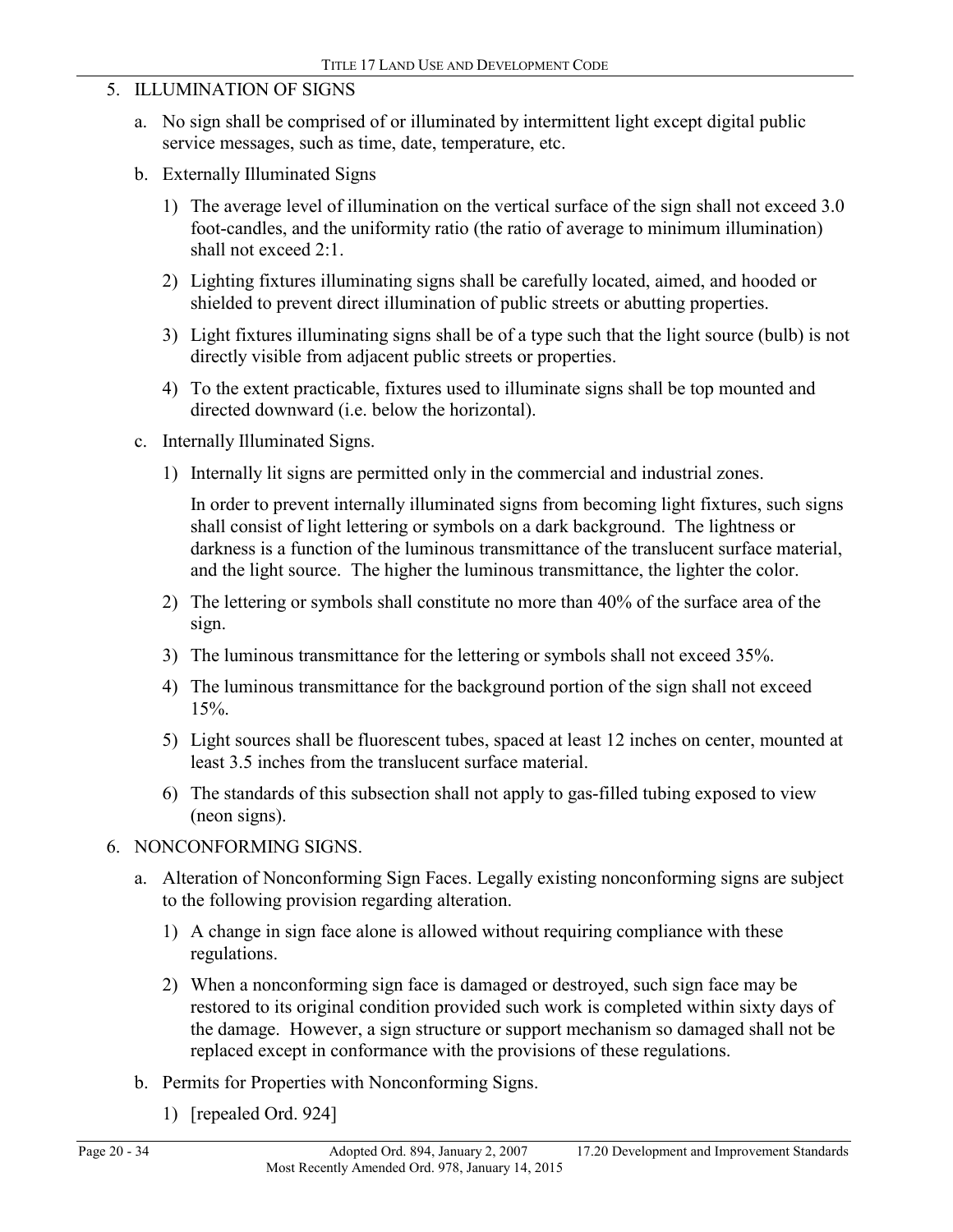- 2) [repealed Ord. 924]
- 3) Nonconforming Sign Area. All signs in existence as of the date of the permit application shall be included in the total allowed area, number, or size when reviewing applications for new or altered signs to be allowed on the property.
- c. Abatement of Nonconforming Signs.
	- 1) All permanent, free-standing signs, and wall, canopy, projecting or other similar permanent signs in existence on the effective date of these regulations, which are not in conformance with the provisions of these regulations may be repaired, maintained (including a change in sign face) until such time the sign structure is altered, at which time the sign must conform to applicable sign regulations. (Amended Ord. 924, September 20, 2010)
	- 2) [repealed Ord. 924]
	- 3) [repealed Ord. 924]
	- 4) Existing permanent free-standing signs on properties annexed to the city shall be in conformance with the provisions of these regulations within one year following annexation. Temporary signs shall conform to the regulations within 6 months following annexation. (Amended Ord. 924, September 20, 2010)
- d. Abandoned Signs. All signs for a business shall be removed within 30 days after that business ceases to operate on a regular basis, and the entire sign structure shall be removed within one year of such cessation of operation.
- 7. SIGNS IN THE PUBLIC/SEMI-PUBLIC ZONE. The following regulations apply to signs in the Public/Semi-public zone:
	- a. Sign Types. The following sign types are allowed:
		- 1) Wall, canopy, projecting, free-standing, and window signs.
		- 2) Temporary displays consisting of any sign type for a period not to exceed 21 days in any 365 day period. Owners or parties responsible for such displays shall be considered responsible for any public or private nuisance.
	- b. Any combination of wall, canopy, or free-standing sign not exceeding the sign area and height limitations set forth below shall be allowed.
	- c. Total signage area on a property shall not exceed 64 square feet.
	- d. Maximum Sign Height.
		- 1) Wall or wall mounted signs shall not project above the parapet or roof eaves.
		- 2) A monument sign shall not exceed 6 feet in height. Any other free-standing sign shall not exceed a total height of 6 feet within the first 10 feet of a property boundary; otherwise, the maximum height is 16 feet.
	- e. Permitted Locations.
		- 1) Wall, canopy or projecting signs may project into the required setback no more than 1.5 feet.
		- 2) A free-standing sign shall be setback at least 5 feet from any property line.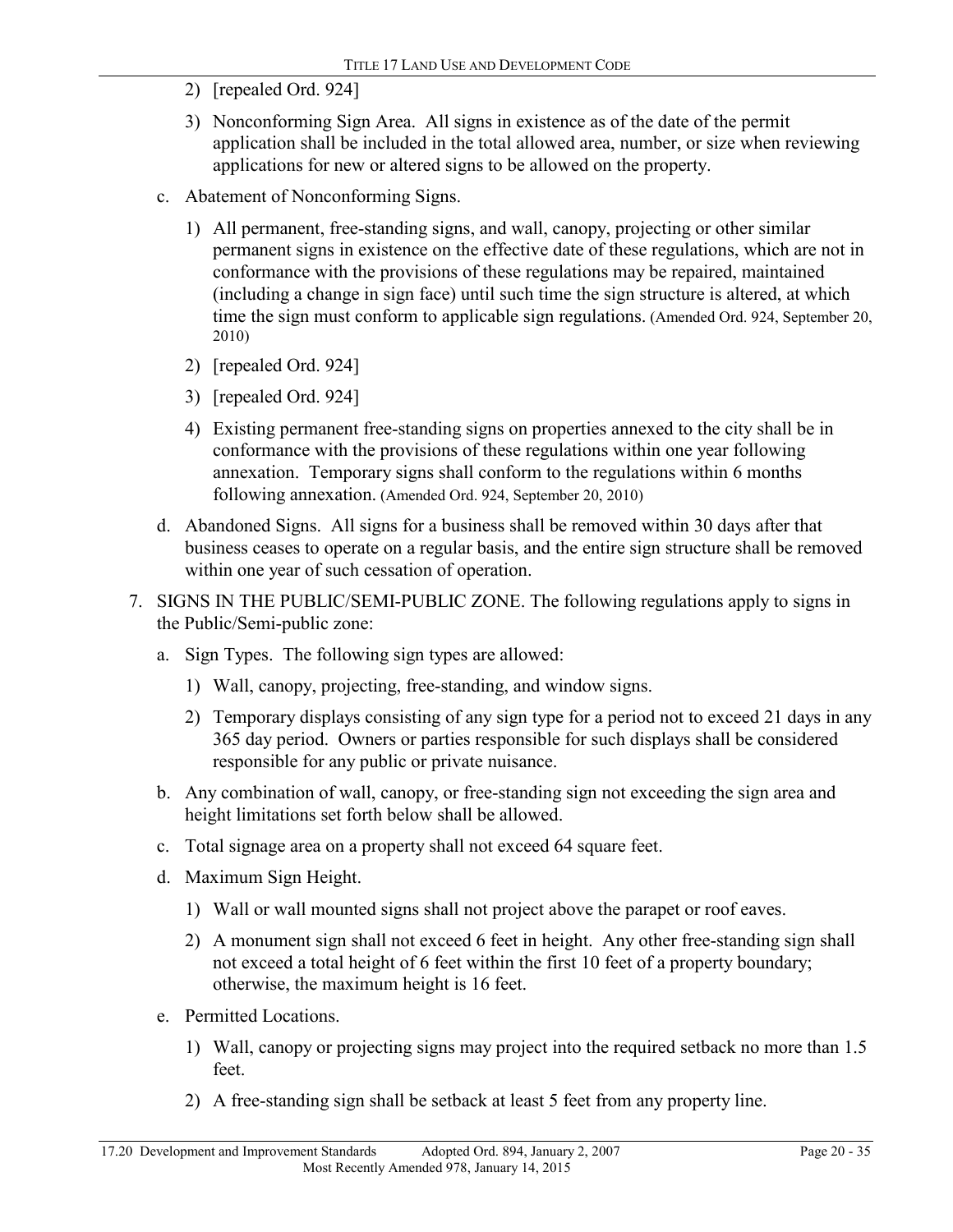- f. Home occupations are subject to this rule and the provisions of Stayton Municipal Code governing home occupations.
- 8. SIGNS IN RESIDENTIAL ZONES. Other than signs permitted under Section 17.020.140.3, signs in the Residential zones are limited to signs for home occupations. Home occupation signs are subject to the provisions of Section 17.020.100.10.
- 9. SIGNS IN COMMERCIAL AND INDUSTRIAL ZONES. The following regulations shall apply to signs commercial and industrial zones:
	- a. Signs for businesses not in integrated business centers:
		- 1) Total Allowed Area. The total allowed sign area of all signs for a business not in an integrated business center is two square feet of for each lineal foot of building frontage up to a maximum of 100 square feet.
		- 2) Type, Maximum Number, and Size of Signs. Within the total allowed signage area, one free-standing sign for each street frontage, and one wall, canopy or projecting signs is permitted. A free-standing sign shall be limited to a maximum of 50% of the total allowed area.
		- 3) Maximum Sign Height.
			- a) Wall or wall mounted signs shall not project above the parapet or roof eaves.
			- b) A monument sign shall not exceed 6 feet in height. Any other free-standing sign shall not exceed a total height of 6 feet within the first 10 feet of a property boundary; otherwise, the maximum height is 16 feet.
		- 4) Location.
			- a) Wall or canopy signs may project up to 1.5 feet from the building.
			- b) Projecting signs may project up to 3 feet from the building.
			- c) Monument signs shall not project over street rights-of-way and they shall not be located within a sight clearance triangle or special street setback. Other freestanding signs shall be setback a minimum of 5 feet from any property line. Any sign located within a sight clearance triangle shall either be no taller than 3 feet in height or have the lowest portion of the sign at least 8 feet in height.
	- b. Signs for integrated business centers.
		- 1) Total Allowed Area.
			- a) Signs attached to a building for an individual business within an integrated business center shall be no larger than one square foot of sign area for each lineal foot of building frontage for the individual business, up to a maximum of 80 square feet per business. If a building is located more than 50 feet from the front lot line, the maximum sign area may be increased by 50%. If a building is located more than 100 feet from the front lot line, the maximum sign area may be increased by 100%. Individual businesses may not assign their unused allowed area to other businesses in the integrated business center.
			- b) Integrated business center. One free-standing sign is permitted for each street on which an integrated business center has frontage. If there is only one street frontage,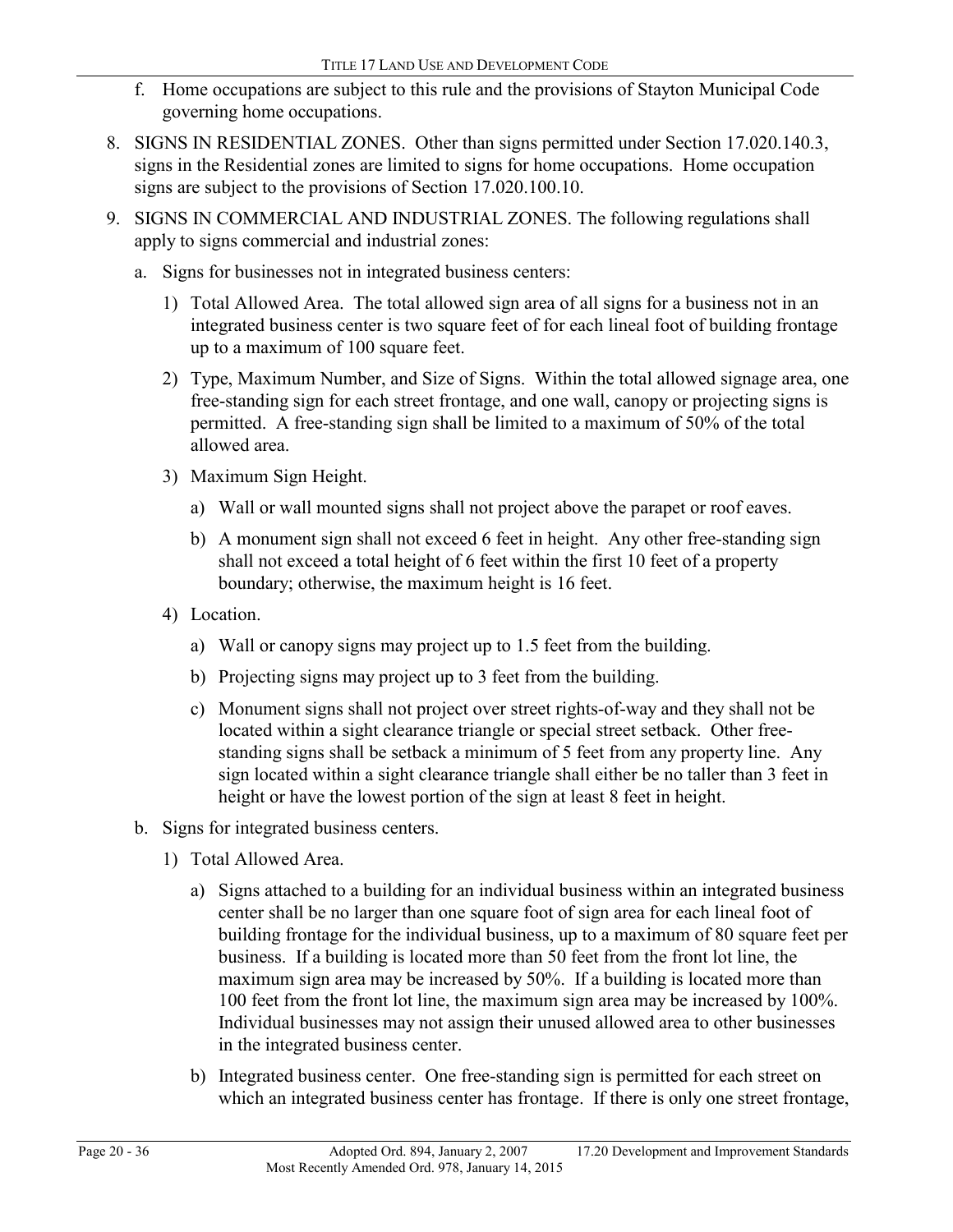the sign shall not exceed 150 square feet in area; otherwise, the maximum sign area for each sign shall be 100 square feet.

- 2) Maximum Sign Height.
	- a) Wall or wall mounted signs shall not project above the parapet or roof eaves.
	- b) A monument sign shall not exceed 6 feet in height. Any other free-standing sign shall not exceed a total height of 6 feet within the first 10 feet of a property boundary; otherwise, the maximum height is 16 feet.
- 3) Location.
	- a) Wall or canopy signs may project up to 1.5 feet from the building.
	- b) Projection signs may project up to 3 feet from the building.
	- c) Monument signs shall not project over street right-of-way and they shall not be located within a sight clearance triangle or special street setbacks.
	- d) Other free-standing signs shall be setback a minimum of 5 feet from any property line. Any sign located within a sight clearance triangle shall either be no taller than 3 feet in height or have the lowest portion of the sign at least 8 feet in height.
- c. Additional Signs. Within the limitation of this subsection, the types of sign discussed in this subsection do not require a permit and are not included in calculations for allowed area and number of signs:
	- 1) When a business has two public entrances on separate building walls, there is permitted one additional wall sign not to exceed 10 square feet in area for the wall where the entrance is not the primary entrance.
	- 2) Directional signs (e.g., "Exit" or "Entrance") are allowed either as wall or free-standing signs. Each such sign shall be limited to three square feet in area and there shall be no more than two signs per driveway. Free-standing directional signs shall be limited to a height of 4 feet.
	- 3) Order signs describing products and/or order instructions to a customer (e.g., menu boards at a drive-through restaurant) shall be limited to 40 square feet in area and a maximum height of 8 feet. Any order sign greater than 10 square feet in area and/or 6 feet in height must be screened from adjacent streets by a sight obscuring fence, wall, or hedge in accordance with Section 17.20.090.
- d. Temporary and Portable Signs.
	- 1) Temporary Signs. No more than one temporary or portable sign per business shall be permitted at any one time. Temporary and portable signs shall conform to the following:
		- a) A temporary or portable sign shall not exceed 16 square feet in area.
		- b) The placement of temporary and portable signs shall be limited to a period not exceeding 90 days within any calendar year. This restriction applies to the display of all temporary and portable signs through out a calendar year and not to each individual sign.
		- c) A portable sign shall not be located within the public right-of-way or violate vision clearance provisions.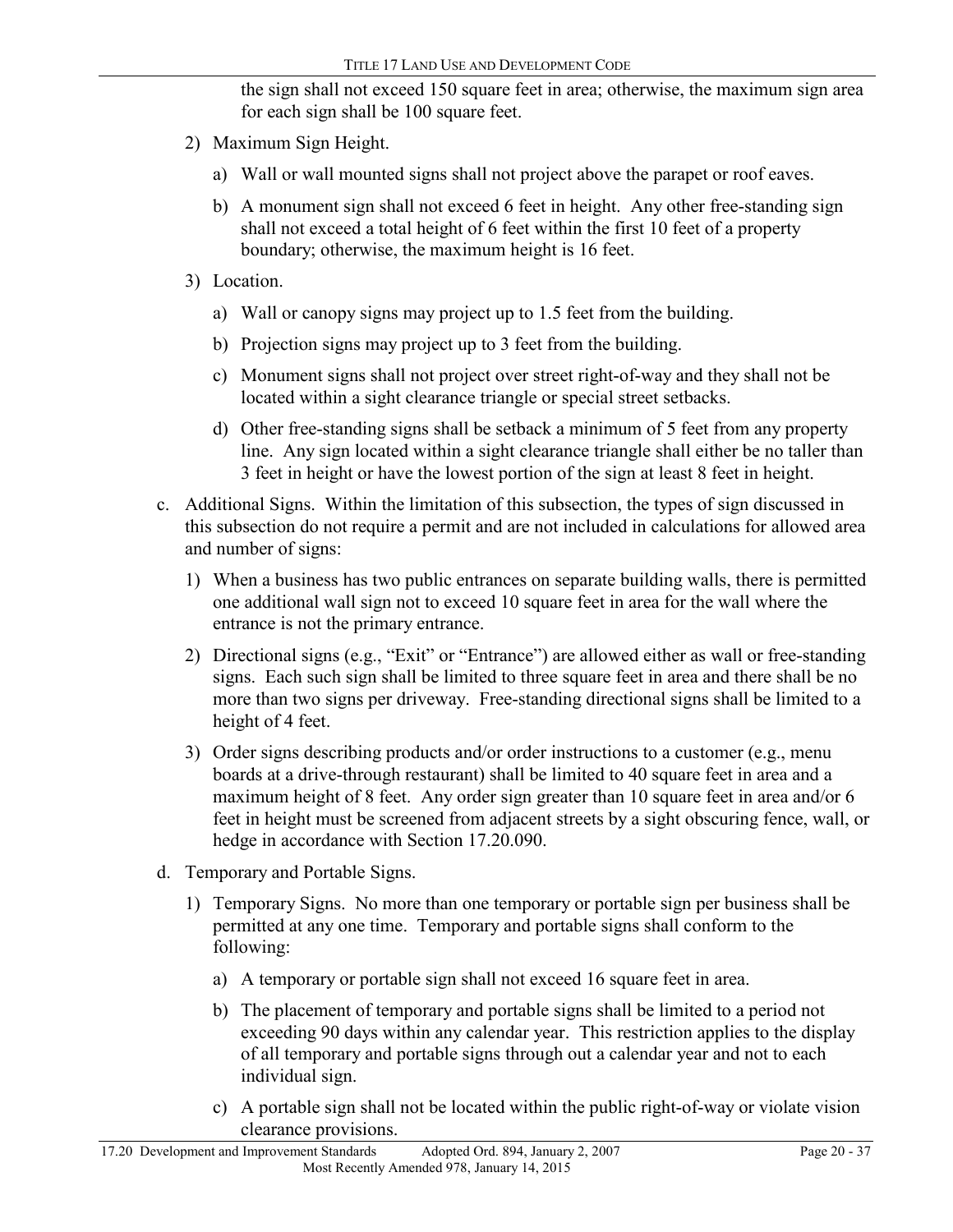- d) Except for public safety, all trailer-mounted reader boards shall be prohibited.
- e. Signs for Temporary Businesses. Temporary businesses may display temporary or portable signs other than trailer-mounted reader boards or any other sign that includes flashing or rotating lights or moving parts. The cumulative size of all such signs may not exceed 32 square feet. No individual sign shall be larger than 16 square feet. All temporary signs must be placed within ten feet of the structure or vehicle used for the temporary business and may not be placed within any public right-of-way.
- 9-A. SIGNS IN THE DOWNTOWN ZONES. The following regulations shall apply to signs in the Downtown Zones. (Added Ord. 902, May 7, 2008)
	- a. Sign Types and Maximum Number of Signs. Within the CCMU, DCMU, and DRMU zones, the following sign types are allowed: (Added Ord. 902, May 7, 2008) (Amended Ord. 930, November 18, 2010)
		- 1) In the CCMU Zone, any combination of wall, canopy, projecting, and window signs is permitted not exceeding the sign area limitations. In the DRMU Zone in addition to any combination of wall, canopy, projecting and window signs, one free-standing sign for each street on which the lot fronts may be erected between a building and the front lot line provided the building is at least 20 feet from the front lot line. (Added Ord. 902, May 7, 2008) (Amended Ord. 924, September 20, 2010)
		- 2) Sidewalk signs in conformance with Section 17.20.140.9-A.e. below. (Added Ord. 902, May 7, 2008)
	- b. Number of Signs. Each business may have one wall, canopy or projecting sign attached to a building for each side of the building facing a street or public sidewalk the business occupies, not including awning signs. (Added Ord. 902, May 7, 2008)
	- c. Total Allowed Area. The total allowed sign area for any wall, canopy or projecting signs for a business in the CCMU, DCMU, or DRMU zones is one square foot of sign area per lineal foot of building frontage for the individual business, up to a maximum of 30 square feet. The maximum sign area for any free-standing sign in the DRMU zone is 30 square feet. (Added Ord. 902, May 7, 2008) (Amended Ord. 924, September 20, 2010) (Amended Ord. 930, November 18, 2010)
	- d. Maximum Sign Height. Wall or wall-mounted signs shall not be taller than 20 feet and shall not project above the parapet or roof eaves. (Added Ord. 902, May 7, 2008) (Amended Ord. 924, September 20, 2010)
	- e. Location. (Added Ord. 924, September 20, 2010)
		- 1) Wall or canopy signs may project up to 1.5 feet from the building. (Added Ord. 924, September 20, 2010)
		- 2) Projection signs may project up to 4 feet from the building. Any portion of a projection sign that projects over a street right-of-way shall not be less than 8 feet above the ground level. (Added Ord. 924, September 20, 2010)
		- 3) Free-standing signs shall be setback a minimum of 5 feet from any property line. Any sign located within a sight clearance triangle shall either be no taller than 3 feet in height or have the lowest portion of the sign at least 8 feet in height. (Added Ord. 924, September 20, 2010)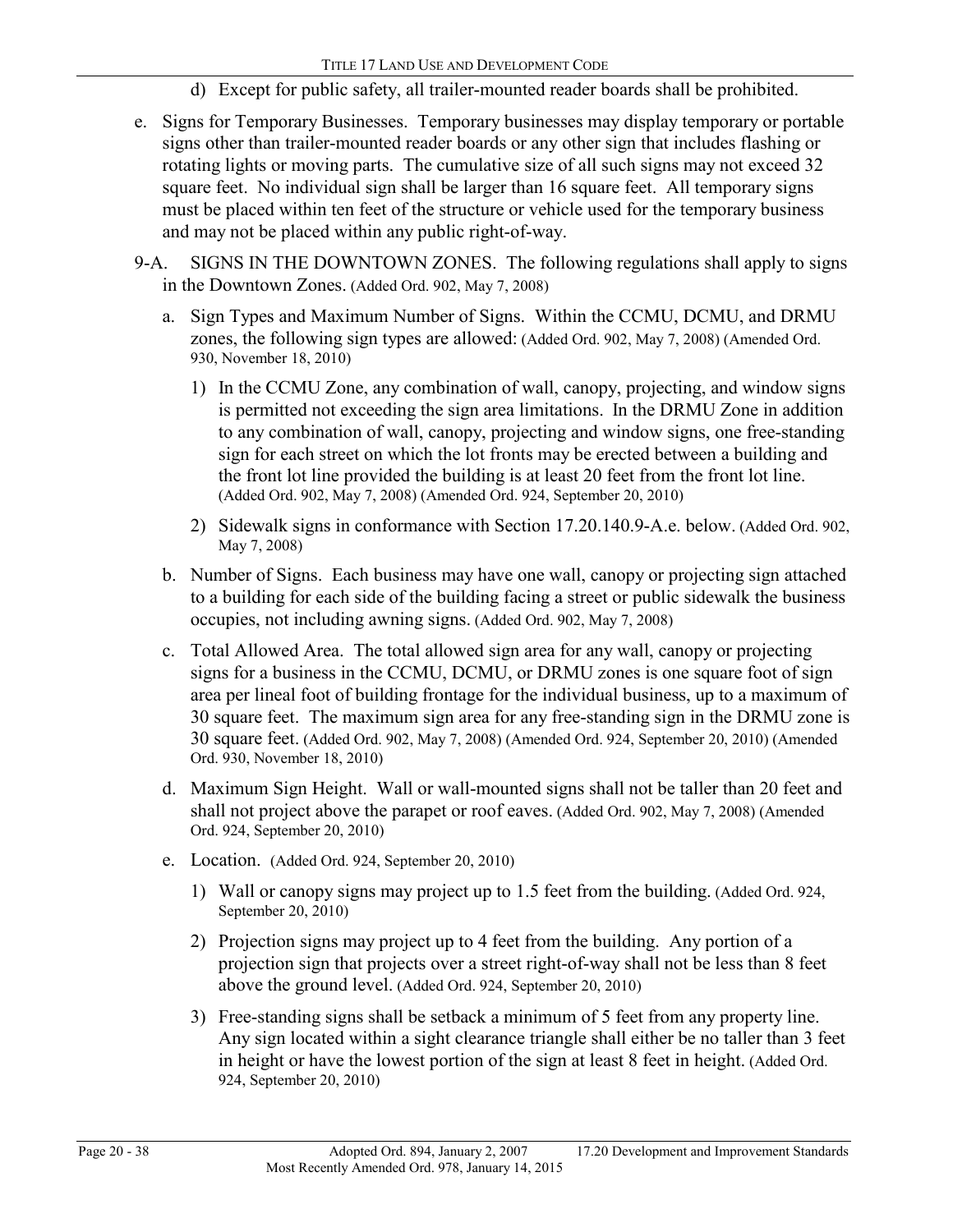- f. Sidewalk Signs. Any business located in the CCMU, DCMU, or DRMU zone may have one sign erected on the public sidewalk in conformance with the following standards. (Added Ord. 902, May 7, 2008) (Amended Ord. 930, November 18, 2010)
	- i. A sidewalk sign shall be either an A-frame sandwich sign or be a hanging sign supported by a metal frame inserted into a hole the sidewalk provided by the City. (Added Ord. 902, May 7, 2008)
	- ii. The sign shall be entirely outside of the area of a right-of-way corner that is between the curb and the lines created by extending the property line to the curb face. See Figure 17.20.140.9-A.1 (Added Ord. 902, May 7, 2008)
	- iii. A sidewalk sign shall be placed either within six inches of the curb line or within 2 feet of the front lot line, in order to minimize interference with pedestrians. In either location, the sign shall not obstruct a continuous through pedestrian zone of at least six feet in width. See Figure 17.20.140.9-A.2 (added Ord. 902, May 7, 2008)



- iv. The maximum sign area of a sandwich sign shall be 6 square feet, counting only one side of the sandwich sign. The maximum sign area of a hanging sign shall be 4 square feet. (Added Ord. 902, May 7, 2008)
- v. A sidewalk sign may be erected only during the hours a business is open. (Added Ord. 902, May 7, 2008)
- vi. A sidewalk sign shall not be illuminated. (Added Ord. 902, May 7, 2008)
- 10. CONDITIONAL USE PERMITS. Applications for conditional use permits for message signs shall be processed according to procedures set forth in the Stayton Land Use and Development Code. The criteria to be reviewed and applied in conditional use permit proceedings are set forth in this section: (Ord. 898, August 20, 2007)
	- a. Proposed sign is located in a Public, Commercial, or Industrial zone. (Amended Ord. 919, March 18, 2010)
	- b. Proposed sign, when conditioned, will not significantly increase street level sign clutter or adversely dominate the visual image of the area.
	- c. Proposed sign, as conditioned, will not adversely impact the surrounding area to a significant degree.
	- d. Proposed sign will not represent a traffic or safety hazard.
	- e. The following standards shall apply.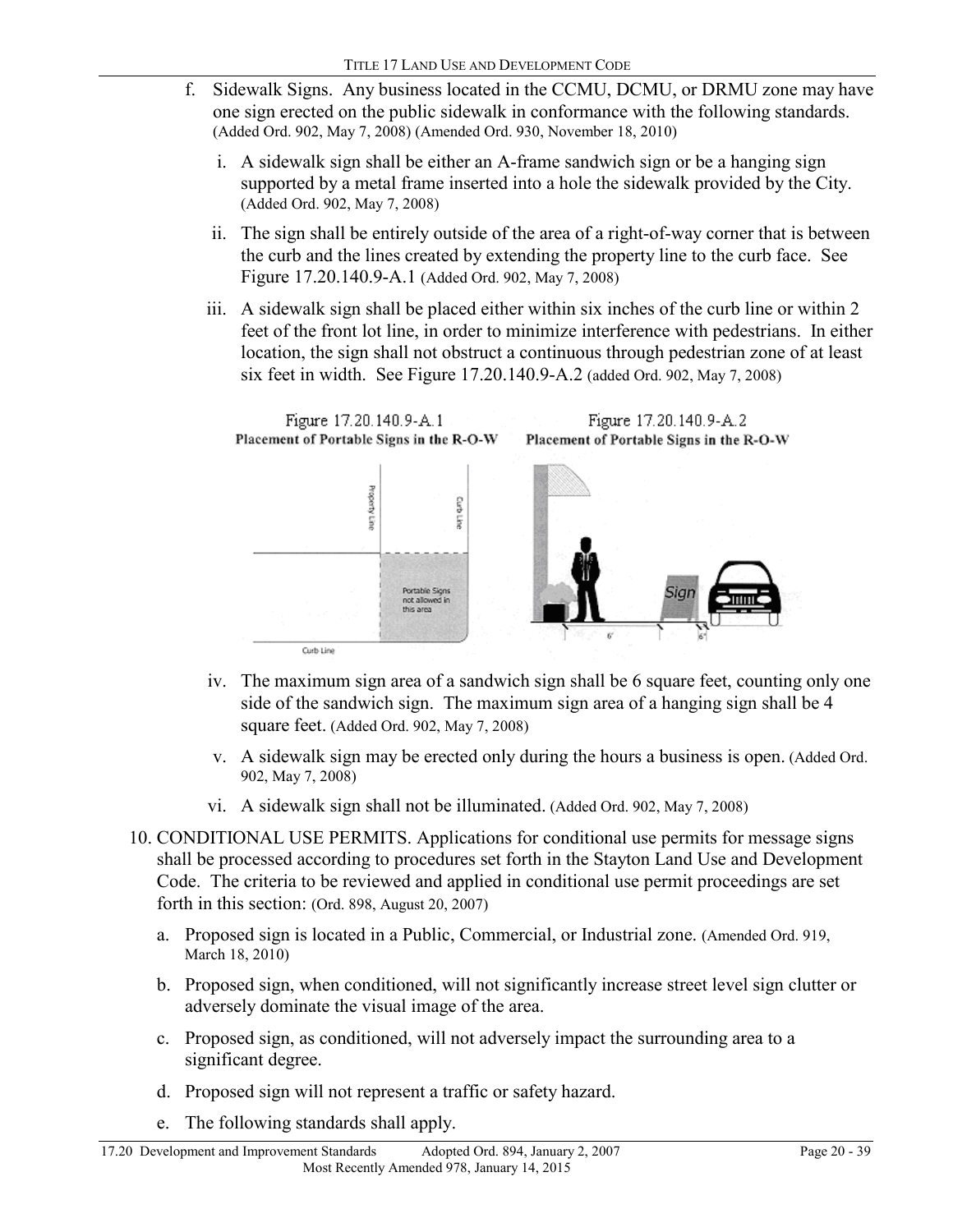- 1) With the exception of a message sign that displays only the time or temperature, the message or display may be changed no more than once every minute. (Amended Ord. 919, March 18, 2010)
- 2) The message or display must change as rapidly as technologically practicable, with no phasing, rolling, scrolling, flashing or blending.
- 3) The message or display may consist only of alphabetic or numeric text of a uniform color on a plain background of uniform color and may not include any graphic, pictorial or photographic images. (Amended Ord. 919, March 18, 2010) (Amended Ord. 978, January 14, 2015)
- 4) The display may comprise no more than 50% of the surface area of a message sign.
- 5) No more than one changeable sign with 2 sides is allowed per lot.
- 6) [Repealed Ord. 978]
- 7) The luminance of the sign shall be limited to no more than 280 candelas per square meter. The applicant shall submit information from the sign manufacturer indicating the luminance will be met as measured with a luminance meter aperture of 1 degree or less, 50 feet directly in front of the sign with the sign in a fully illuminated mode of white light. (Added Ord. 919, March 18, 2010)
- 8) The sign shall default to the off position in the case of any failure of mechanisms that control luminance or other display features. (Added Ord. 919, March 18, 2010)
- f. Except for a message sign dedicated to announcing only community events and public service messages, the total allowed sign area for an establishment shall be reduced by 25% if the establishment has a message sign. (Amended Ord. 919, March 18, 2010)
- g. Proposed sign shall comply with all other regulations including, but not limited to, height and placement restriction.
- h. The provisions of Section 17.20.140.4.n notwithstanding, a message sign dedicated to announcing only community events and public service messages may also display the name or logos of businesses, provided that the portion of the sign identifying the businesses is not more than 25% of the total sign area and the business names or logos are not part of the electronic message portion of the sign. (Added Ord. 919, March 18, 2010)
- 11. VARIANCES. Any deviation from the standards set forth in these regulations shall be by variance. No variance shall be approved without affirmative findings that the request fully satisfies the following criteria:
	- a. There are unique circumstances of conditions of the lot, building, or traffic pattern such that the existing sign regulations create an undue hardship.
	- b. Granting of the variance compensates for those circumstances in a manner equitable with other property owners and is not a special privilege to any business. Any variance granted shall be the minimum necessary to compensate for those conditions and achieve the purpose of this chapter.
	- c. Granting of the variance shall not decrease traffic safety nor detrimentally affect any other identified public welfare considerations.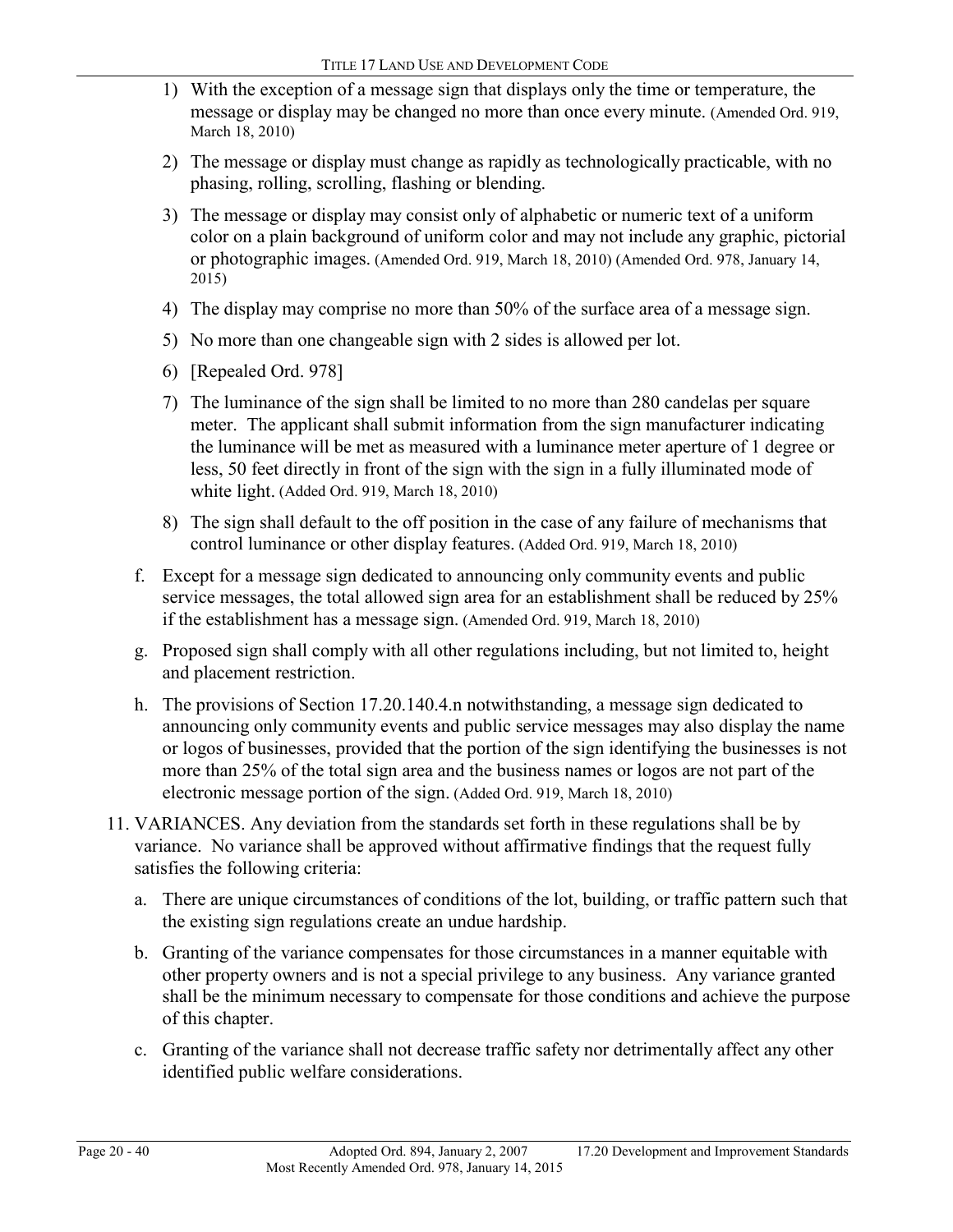- d. Granting a variance shall not result in a special advertising advantage in relation to neighboring businesses or businesses of a similar nature. Desire to match standard sign sizes (e.g., chain store signs) shall not be considered as a reason for a variance.
- e. The need for a variance shall not be the result of condition created by the applicant or a previous owner.
- f. The variance must be consistent with the purposes of this section.

12. [Repealed, Ord. 898]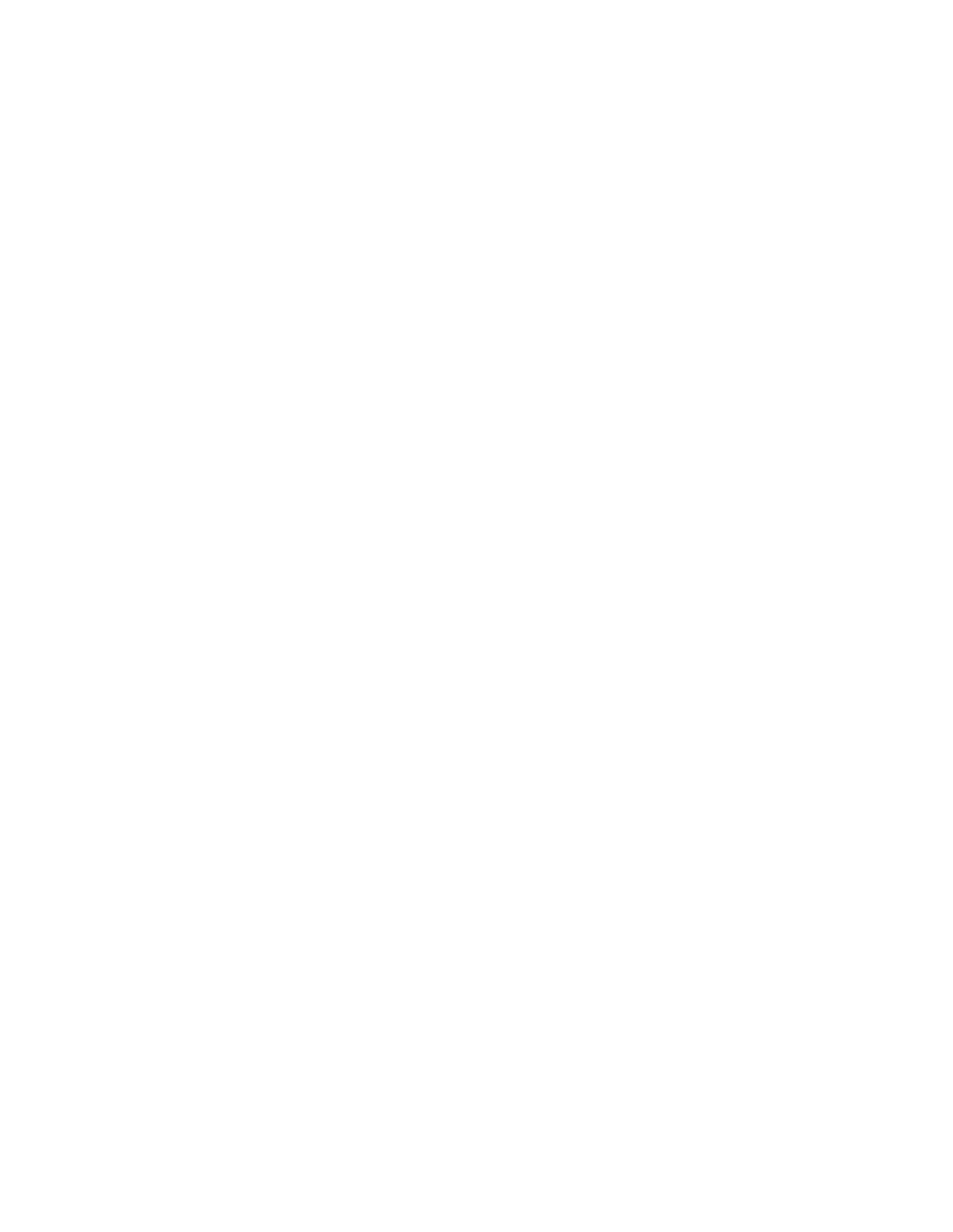# **DEFINITIONS FROM SMC SECTION 17.04.100 RELATING TO SIGN REGULATION**

**SIGN:** Any writing, including letter, word, or numeral, pictorial representation, including mural, illustration, or decoration; emblem, including device, symbol, or trademark; flag, including banner or pennant; or any other device, figure, or similar thing which is a structure, or any part thereof; or which is attached to, painted on, or in any other manner represented on any building or structure or device; is used to announce, direct attention to, or advertise; and is visible from any public right-of-way.

### **TYPES OF SIGNS:**

**AWNING SIGN:** Any sign that is part of or attached to an awning or canopy.

**CANOPY SIGN:** A sign hanging from a canopy or eaves at any angle relative to the adjacent wall, the lowest portion of which is at least eight feet above the underlying grade.

**FLASHING SIGN:** A sign, any part of which pulsates or blinks on and off, except time and temperature signs and message signs allowed by conditional use.

**FREE-STANDING SIGN:** A sign supported by one or more upright, pole, or brace placed in or upon the ground; or a sign supported by any structure primarily for the display and support of the sign. Monument signs are one type of free-standing signs.

**INCIDENTAL SIGNS:** A sign which is normally incidental to the allowed use of the property, but can contain any message or content. Such signs can be used for, but are not limited to, nameplate signs, warning or prohibition signs, and directional signs not otherwise allowed.

**MESSAGE SIGN:** A sign which can change its message electronically and is designed to display various messages, including but not limited to signs displaying time and temperature.

**MONUMENT SIGN:** A free-standing sign not mounted on a pole or poles where the entire sign from peak to ground is constructed of solid material.

**MULTI-FACE SIGN**: A sign which has two or more sign faces contained in a single sign structure.

**MURAL**: An illustration (with or without words or numbers) which is painted or otherwise applied (without projections) to an outside wall of a structure.

**NONCONFORMING SIGN**: Any lawfully existing sign that no longer complies with the height, area, and placement regulations or other provisions of Section 17.20.140.

**OFF-PREMISE SIGN:** Any sign that is located on a lot other than the lot on which the business or establishment is located, or the product or services being advertised are available.

**PORTABLE SIGN:** Any sign not originally designed to be permanently affixed to a building, structure, or the ground; a sign originally designed, regardless of its current modification, to be moved from place to place. These signs include, but are not limited to, A-frame or sandwich board signs; signs attached to wood or metal frames and designed to be self supporting and movable; and trailer reader boards. Portable signs are not to be considered temporary signs as defined and used in this chapter.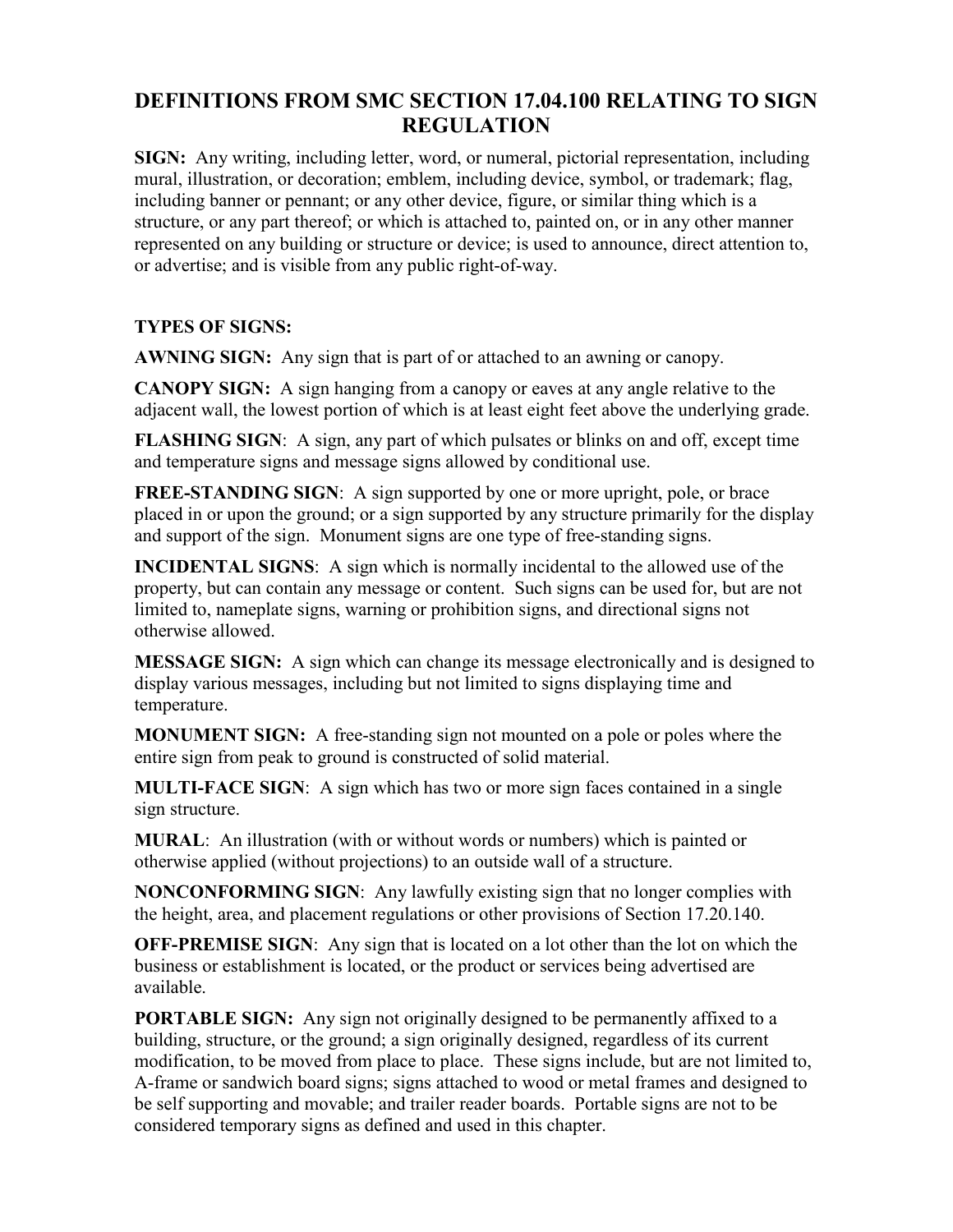**PROJECTING SIGNS:** A sign the face of which is not parallel to the wall on which it is mounted and which projects more than 18 inches from the structure, the lowest portion of which is at least eight feet above the underlying grade.

**REAL ESTATE SIGN:** A sign the purpose of which is to rent, lease, sell, etc., real property, building opportunities, or building space.

**ROOF SIGN**: A sign or any portion of a sign displayed above the highest point of the roof, whether or not such sign is a wall sign.

**ROTATING/REVOLVING SIGN:** A sign all or a portion of which moves in some manner.

**TEMPORARY SIGN:** A sign not permanently affixed to a structure on a property. These signs primarily include, but are not limited to, canvas, cloth, or paper banners or posters hung on a building wall or on a permanent pole such as a free-standing sign support.

**WALL SIGN:** A sign attached to, erected against, or painted on an exterior wall of a building or structure, with the exposed face of the sign on a plane approximately parallel to the face of the wall and not projecting more than 18 inches from the wall.

### **OTHER DEFINED TERMS:**

**BALLOON:** Balloons include but are not limited to helium balloons, forced air filled balloons, or any other similar device.

**INDIRECT ILLUMINATION:** A source of illumination directed toward a sign so that the beam of light falls upon the exterior surface of the sign.

**INTEGRATED BUSINESS CENTER**: A group of two or more businesses that are planned or designed as a center, whether or not the businesses or buildings are under common ownership.

**INTERNAL ILLUMINATION:** A source of illumination from within a sign.

**SIGN ALTERATION**: Any change in the size, shape, method of illumination, position, location, construction, or supporting structure of a sign. A change in sign copy or sign face alone shall not be considered an alteration.

**SIGN AREA:** The entire area within the perimeter of the smallest parallelogram that encloses the outer limits of any writing, representation, emblem, figure, or character. Area shall be determined as follows:

- 1. If the sign is enclosed in a frame or cabinet, the area is based on the inner dimensions of the frame or cabinet surrounding the sign face.
- 2. When a sign is on a base material and attached without a frame, such as a wood board or plexiglass panel, the dimensions of the base material are to be used.
- 3. Area of a sign having no perimeter, border, or base material shall be computed by enclosing the entire area within a parallelogram of the smallest size sufficient to cover the entire message of the sign and computing the area of the parallelogram.

The area of multi-faced signs shall be calculated by including only one-half the total area of all sign faces.

**SIGN FACE**: The surface of a sign containing the message. Sign face shall be measured as defined as "sign area" above.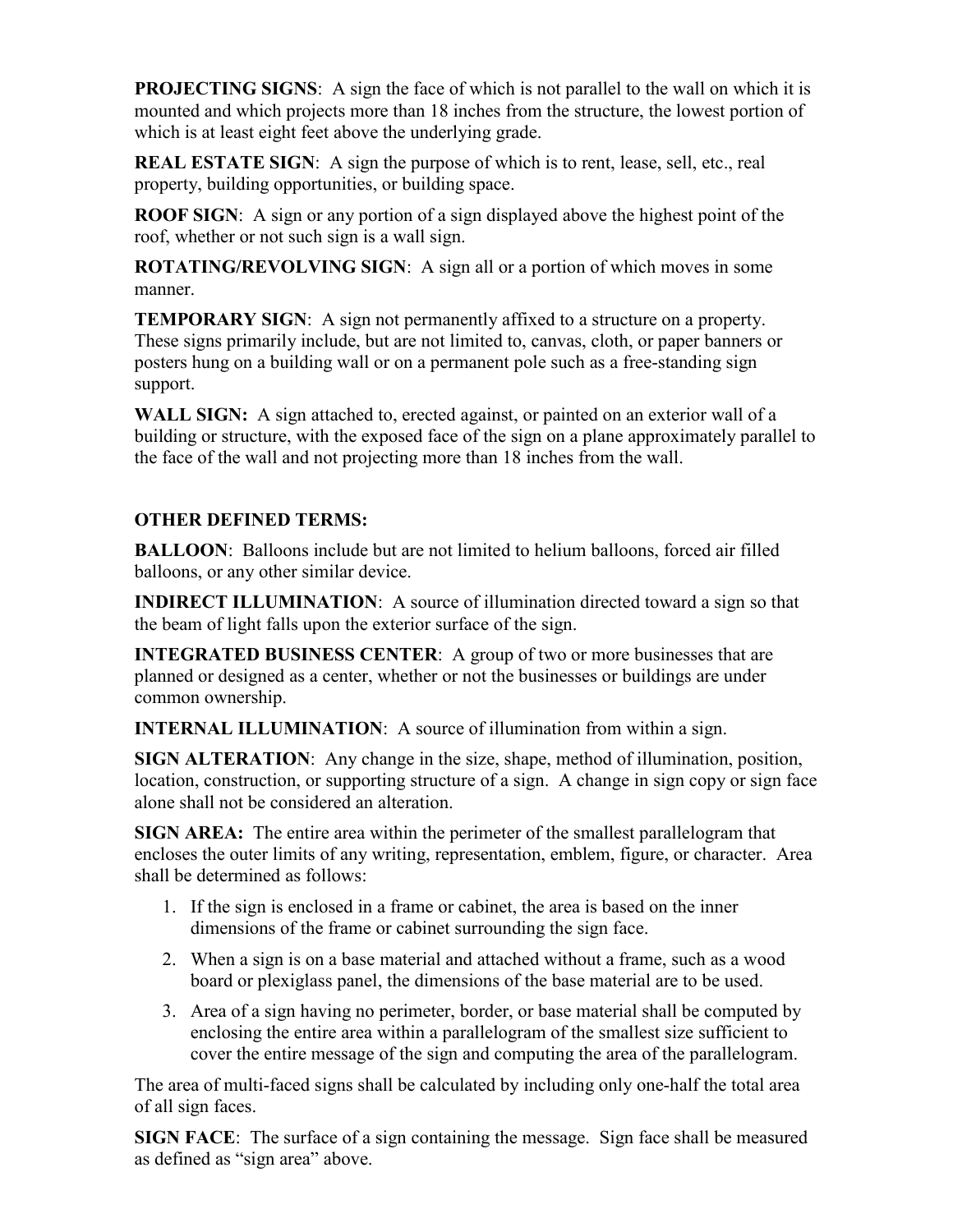**SIGN HEIGHT**: Distance from the finished ground level to the top of the sign or the highest portion of the sign structure or frame, whichever is greater.

**SIGNS, NUMBER OF**: For the purpose of computing the number of signs, all writing included within a sign area shall be considered one sign, except for multi-faced signs on a single sign structure, which shall be counted as one sign per structure.

**SIGN STRUCTURE:** Supports, uprights, braces, framework, and other structural components of a sign.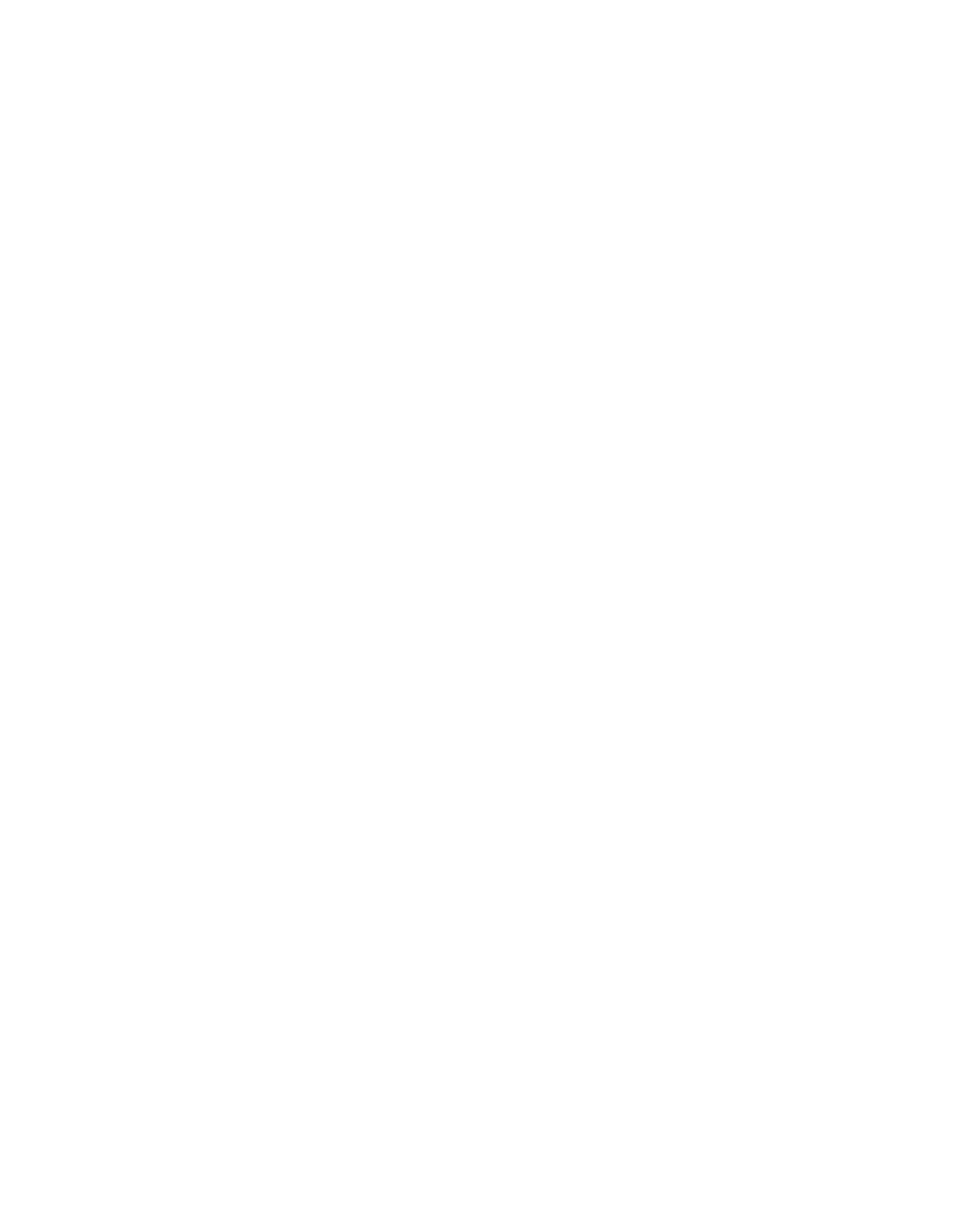|                                   | Stayton                   | Silverton               | Independence         | Monmouth           | <b>Dallas</b>         |
|-----------------------------------|---------------------------|-------------------------|----------------------|--------------------|-----------------------|
| <b>Temporary Signs</b>            |                           |                         |                      |                    |                       |
| Number permitted at one time      | $\mathbf{1}$              | $\mathbf{1}$            | $\mathbf{1}$         | only in window     | $\overline{2}$        |
| Maximum size                      | 16 sq ft                  | 6 sq ft                 | 10 sq ft             | 20% of window      | 16 sq ft              |
|                                   |                           |                         | 10 consecutive days  |                    | 90 days w/out a       |
| time limit                        | 90 days/cal year          | none                    | once per month       | 7 days             | permit                |
|                                   |                           | only during business    | only during business |                    |                       |
|                                   |                           | hours                   | hours                |                    |                       |
| <b>Shopping Centers</b>           |                           |                         |                      |                    |                       |
| number of center signs            | 1 per street              | 1 per street            | 1 per street         | 1 per street       |                       |
|                                   |                           |                         |                      |                    |                       |
|                                   |                           | 100 sq ft/ additional   |                      |                    |                       |
|                                   | 150 sq ft if one sign/100 | 5 sq ft per business if |                      |                    |                       |
|                                   | sq ft each if more than   | more than 5             |                      |                    |                       |
| Maximum size of center sign       | one sign                  | businesses              |                      | $60$ sq ft         |                       |
| maximum height of center sign     | 16 ft                     | 20 ft                   | 25 ft                | 15 <sub>ft</sub>   |                       |
| <b>Individual Businesses</b>      |                           |                         |                      |                    |                       |
| number of signs permitted         |                           |                         |                      | 2 per frontage     |                       |
|                                   | 2 sq ft/ft of bldg        | 1 sq ft/ft of business  | $0.75$ sq ft/ ft of  | 1 sq ft/ft of bldg | 0.5 sq ft/ft of lot   |
| allowed sign area                 | frontage                  | frontage                | property frontage    | frontage           | frontage              |
| maximum sign area permitted       | $100$ sq ft               | $100$ sq ft             | $150$ sq ft          | 120 sq ft          |                       |
| max height of free-standing signs | 16 ft                     |                         |                      | 15 <sub>ft</sub>   | 30 ft                 |
|                                   | 50% of max area for       |                         |                      |                    |                       |
| max area of pole sign             | business                  | 40 sq ft                |                      | $60$ sq ft         | $125$ sq ft           |
|                                   |                           |                         |                      |                    |                       |
| <b>Electronic message signs</b>   |                           |                         |                      |                    |                       |
| minimum change rate               | 1 time per minute         | 1 time per hour         |                      |                    | 1 time per 30 seconds |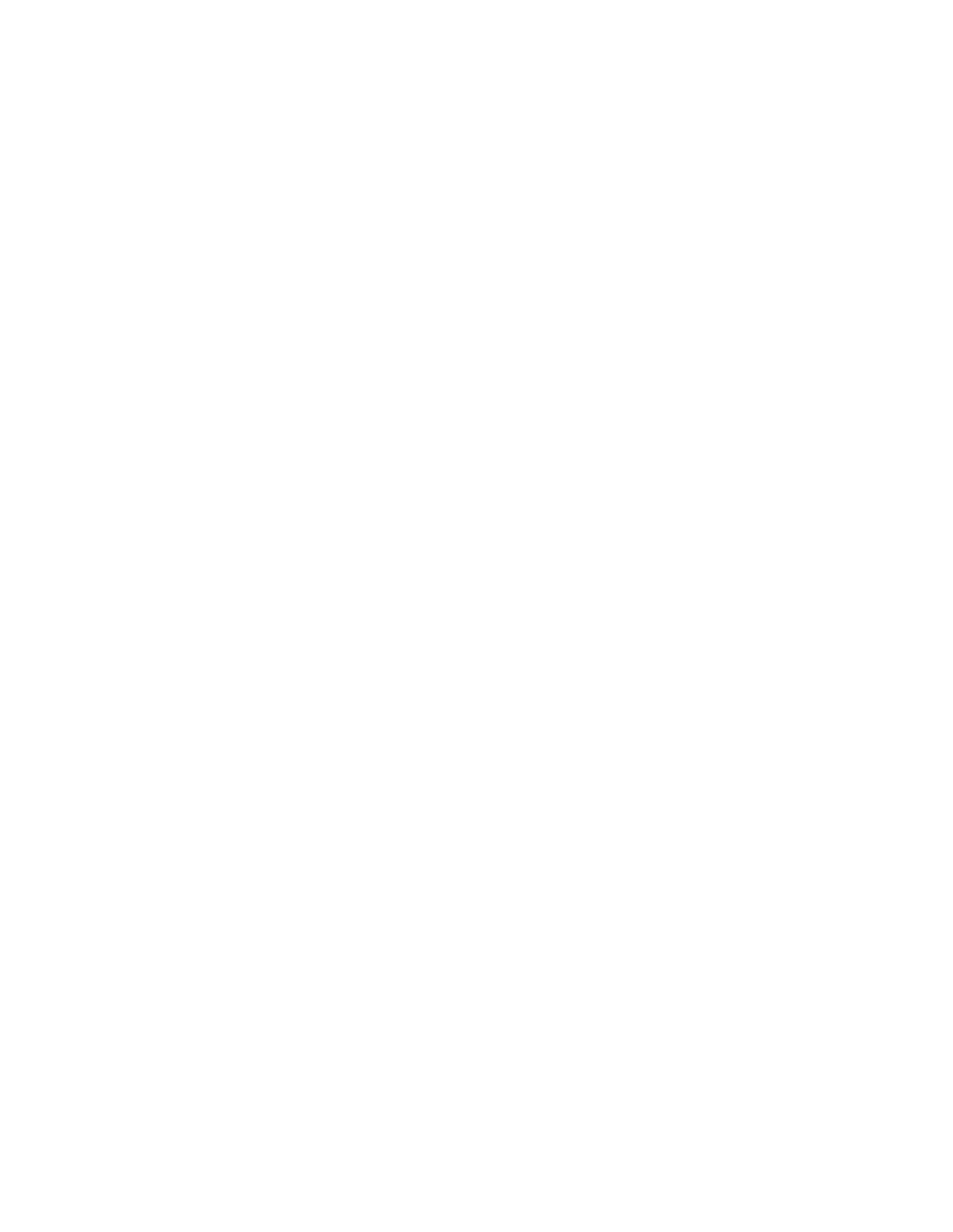Date: February 20, 2015 To: Stayton Planning Commission From: Sign Code Committee Subject: Sign Code Revision

After a review of the sign code, we would like to make the following preliminary recommendations to better serve the business community. We would be happy to add additional insights behind the recommendations if needed.

# General Principles

1. To all practical extent, sign code should be similar or the same in all business zones.

2. Whenever possible, the sign code should be consistent with the state code and modified as the state code modifies

3. Temporary businesses should meet the same sign code restrictions as long-term businesses

4. In the event a business closes, the owner of the property should have whatever time is needed to get a new tenant without having to remove existing signage provided that it is maintained in accordance with sign standards and is neutral (e.g. no longer has the old business sign up but could be reversed)

5. Zones need to be better defined (perhaps with a map) and types of signs should be better clarified (e.g. wall or canopy signs can project up to 1.5 ft from the building whereas projections signs can project 3 feet. It is not clear).

# Specific Recommendations

1. Temporary, Portable Signs and Sidewalk signs: The code should allow these types of signs in all business zones. We do not want one business area of town treated differently than other business zones.

a. All business/commercial zones should be able to use up to 3 portable signs (up from one). These signs should be allowed without the current 90 day use time restriction.

b. Swinger signs should be allowed as well as A-frame sandwich signs in all business zones.

 i. Should be allowed up to 8 to 10 sq ft, up from the current 6 sq ft. c. Portable signs shall not be allowed within the improved right of way, not the right of way as it

currently is written

2. In an integrated business center, in addition to the center signs facing the street, businesses that are located on a business pad should be able to have an additional monument sign facing the shopping center that does not interfere with the traffic flow (e.g. Cuppa Joe reader board) 3. Digital signage should conform to State of Oregon requirements which change periodically. Our current code imposes additional cost to business owners for signs that do not take

advantage of newer technology.

4. Add DCMU to Section 9-A paragraph "a" item 1.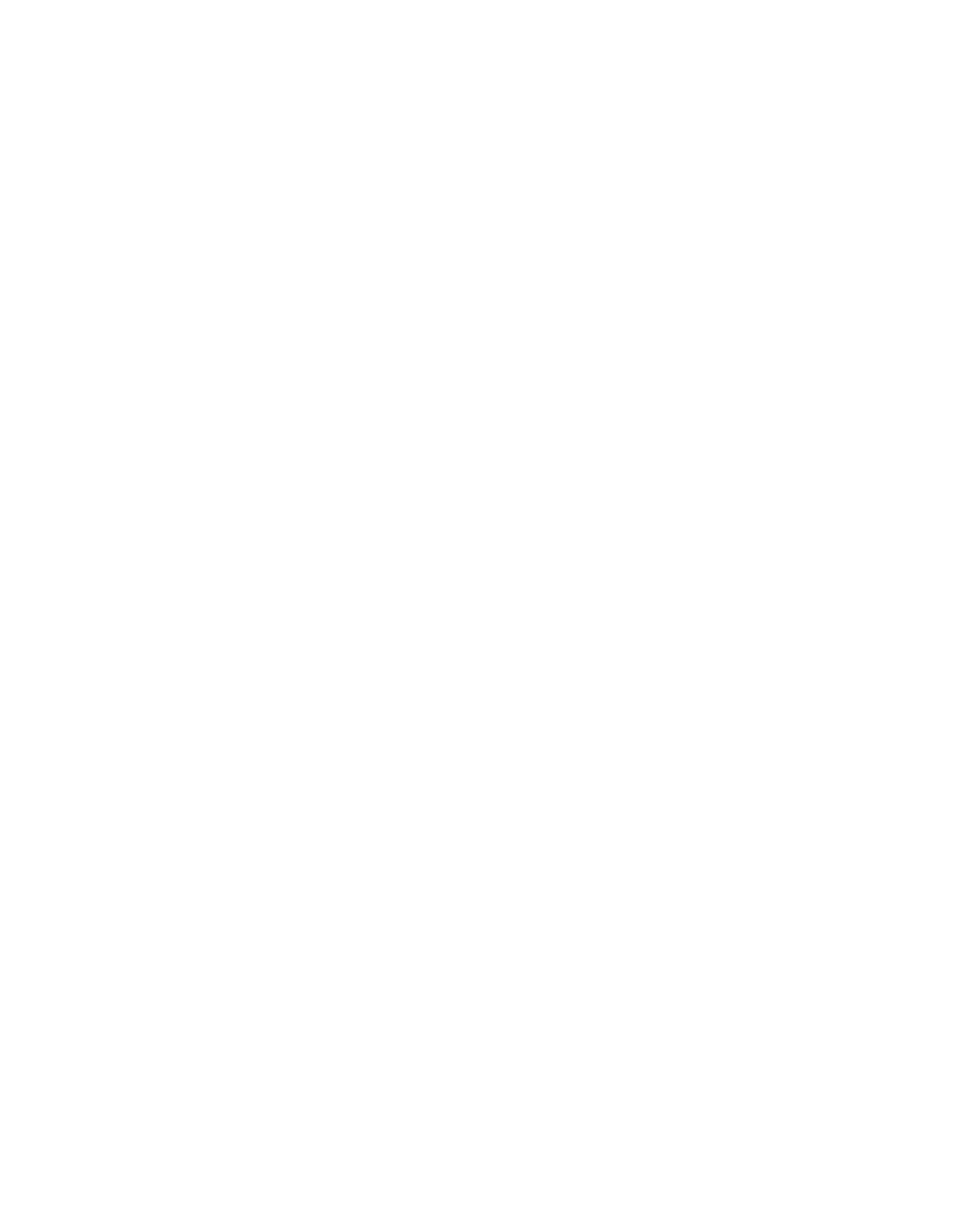

# **City of Stayton**

# *Planning and Development*

Mailing address: 362 N. Third Avenue· Stayton, OR 97383 Office location: 311 N. Third Avenue Phone: (503) 769-2998 · FAX: (503) 767-2134 email: dfleishman@ci.stayton.or.us www.staytonoregon.gov

- **TO**: Chairperson Rich Hatfield and Planning Commission Members
- **FROM**: Dan Fleishman, Director of Planning and Development
- **SUBJECT:** Request to Consider Amendments to the Sign Regulations.
	- **DATE:** March 30, 2015

As the Planning Commission is likely aware, in the late fall and early winter, the Planning Department initiated a broad City-wide effort to step up enforcement of the sign regulations in the Land Use and Development Code. This effort was requested by the City Administrator, in part, as the result of testimony given to the Planning Commission at the public hearing on sign regulation in the late summer.

The Department sent out approximately 65 letters to property owners regarding various violations of the sign regulations. The majority of the letters focused on three broad categories of violations: maintenance issues such as failed illumination, portable and temporary signs, and signs for nonexistent businesses or empty sign structures. The overwhelming majority of the property owners or business owners have brought their properties into compliance. Of the 65 initial letters that were sent, only 21 notices of violation and orders of abatement were sent, and only one citation has been issued. The property that was issued a citation has since been brought into compliance.

In mid-February, I met with approximately 25 business owners who had received letters and we conducted a review of the sign code. That meeting resulted in the formation of a committee that met to recommend amendments to the sign code. Their recommendations are attached. I have also provided my reaction/commentary to their recommendations that should be read in conjunction with their suggestions.

## General Principles

1. The Code defines (in Chapter 17.16) defines three different Commercial Zones. The sign regulations are uniform in all three Commercial Zones. The Code also defines four types of Downtown Zones , three of which allow business use. There is a different set of regulations in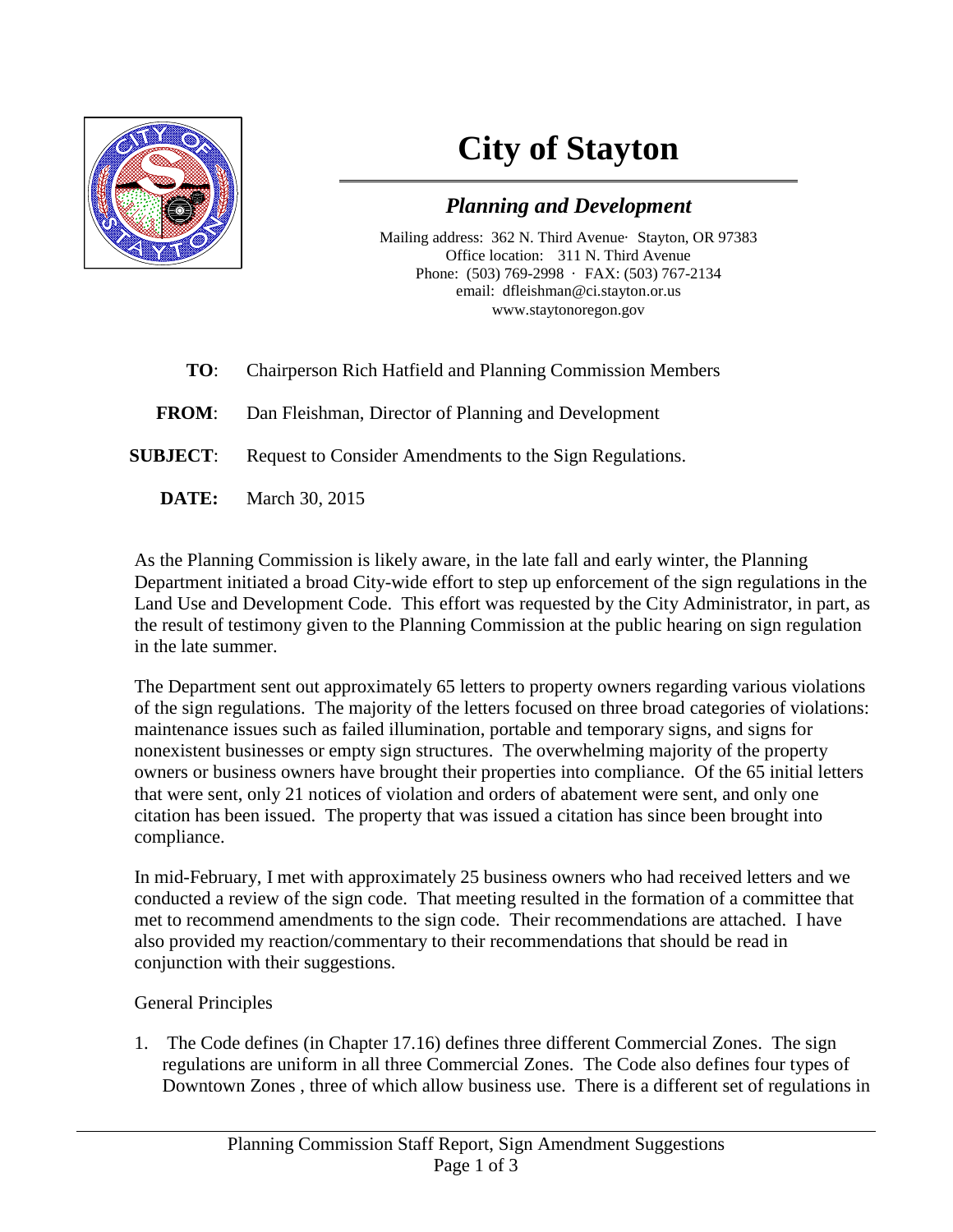these zones. Just like the permitted uses, building height, and setbacks vary from zone to zone, the sign regulations do as well. That is, in part, the nature of zoning – different rules for different area of the City.

- 2. I am not aware of any state code relative to signs other that the Oregon Structural Specialty Code, which controls the structure, but not the size, height or location of signs. If the Committee has state codes in mind they should cite them.
- 3. Temporary businesses are typically not located in building and in place for only a short duration. Therefore the Code provides a different set of regulations for these businesses than for a long-term business.
- 4. The Code could be clarified to allow a blank sign to be inserted in sign structure when property is vacant. That is the practice of the planning department now.
- 5. Zones are defined by a map and the definition section of the Code (Section 17.04.100) contains specific definitions for types of signs and other sign-related terms.

Specific Recommendations

- 1. Temporary and Portable Signs are permitted in all commercial zones. Sidewalk signs are permitted in the Downtown zones and not in the other zones for two reasons: typically in the downtown zones there is not adequate room in the front yard for a free-standing sign and typically only in the downtown area is the sidewalk wide enough for a sidewalk sign to not block pedestrian access. Zoning by its very definition treats different parts of the city differently.
	- a. The Code could be amended to increase the number of portable signs permitted at one time.
	- b. I need a definition of a "swinger sign." Under the current Code they are prohibited, most likely, only as a sidewalk sign. The
	- c. If a sign is located in the street right of way, it is an off premise sign. The Code prohibits off-premise signs. Throughout the commercial zones, industrial zones and the downtown zones, the street rights of way are fully improved. The sidewalks are improvements within the right of way. I am not clear as to the intent of this recommendation
- 2. The code could be amended to allow for additional free standing signage for an individual business in a shopping center. The allowed size and location of the signage should be specified.
- 3. I am not aware of any State standards for digital signs.
- 4. The DCMU zone should be added to 17.20.140.9-A.a.1).

The Planning Commission should review each of the recommendations and determine whether they want to pursue discussion of them. Those that the Planning Commission is interested in pursuing, I will